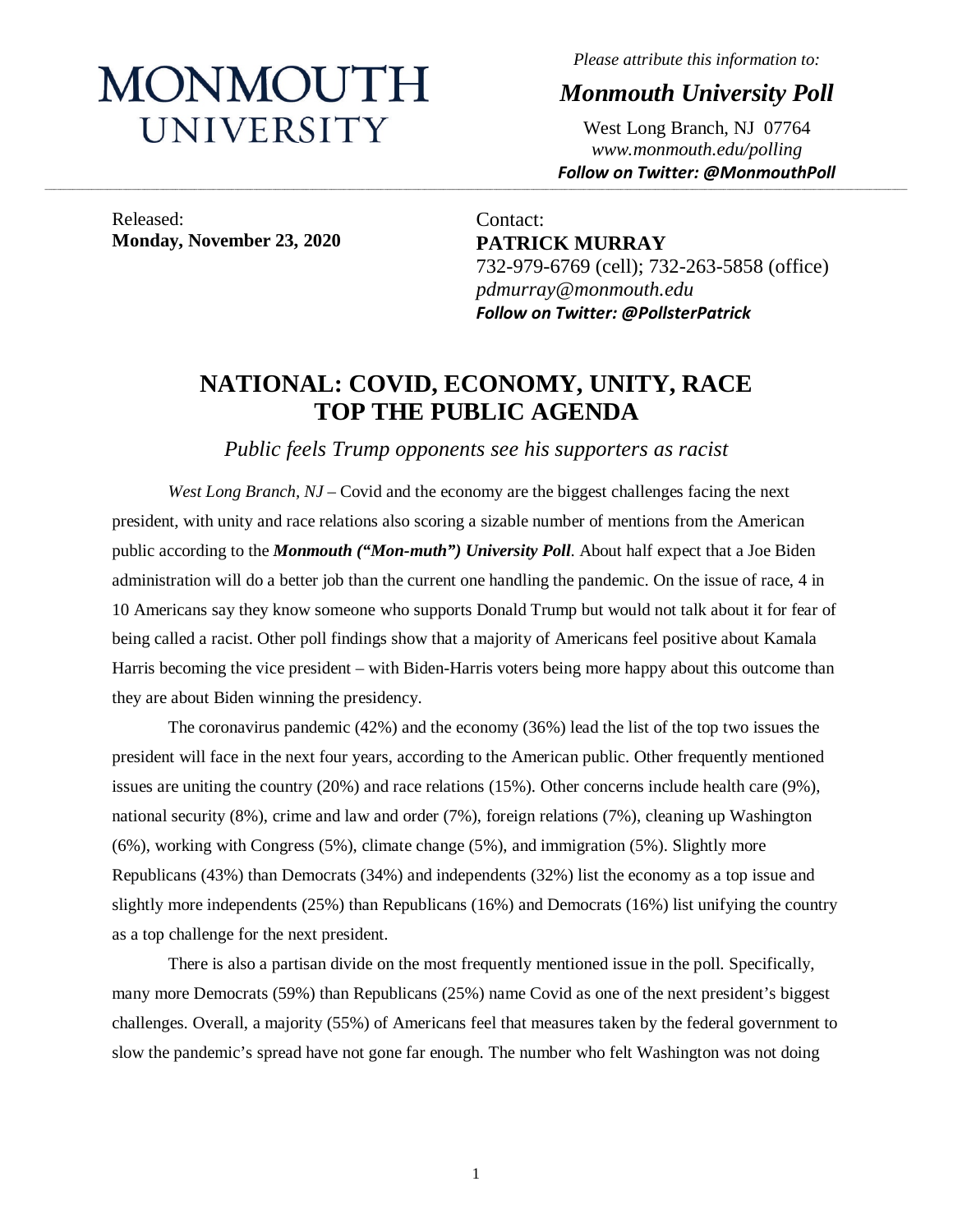enough started out at 45% shortly after the outbreak hit the country in March and rose to 58% in August. Just 29% now say that Washington's approach has been appropriate while 14% say it has gone too far.

Republicans are most likely to feel federal Covid measures have been appropriate (53%) but are also more likely than other partisan groups to say they have actually gone too far (24%). Most Democrats (85%) and independents (61%) say Washington has not gone far enough in handling the pandemic.

Nearly half (48%) of the public thinks the federal government will handle the outbreak better with Biden as president, but this sentiment ranges from 82% of Democrats to 55% of independents and just 9% of Republicans. Another 27% of Americans expect that a Biden administration will do a worse job and 22% say it will do about the same as the current administration.

"There is no question that the pandemic's health and economic impacts will top President-elect Biden's to-do list. But there are many other issues poised to take their place once the virus is under control," said Patrick Murray, director of the independent Monmouth University Polling Institute.

Racial issues and civil rights are somewhat more likely to be named as a top agenda item by Democrats (20%) and independents (17%) than Republicans (9%). Overall, 65% of Americans say that racial and ethnic discrimination is a big problem in the U.S. This number hit 76% in early June, but has hovered between 65% and 67% since then.

The poll also finds that 23% of the public feels that the actions of racial justice protesters over the past few months have been fully justified. Another 36% say they have been partially justified, and 36% say their actions have not been justified at all. The number of Americans who feel the protesters' actions are fully justified has ranged from 17% to 30% since the protests began a little over five months ago, while the number who say they are not at all justified has ranged from 29% to 38%.

On another aspect of this topic, most Americans think opponents of Trump tend to see his supporters as racist. In fact, 71% say this happens a lot – including 76% of Democrats, 72% of independents, and 65% of Republicans. Furthermore, 4 in 10 (40%) say they personally know Trump backers who would not talk about their support for the president specifically because they did not want to be called racist. This is more common among independents (48%) than among Republicans (37%) and Democrats (32%).

"This result provides fodder for proponents of the shy Trump theory in the 2020 election, but it raises an even bigger question for understanding public opinion. It seems that simply asking about the president's job performance is a reflection on one's intrinsic value system. We have to think about polling Trump in the same way we approach other issues that provoke social desirability bias," said Murray.

On a positive note, a majority of Americans are either happy (31%) or satisfied (22%) about the idea of Harris becoming vice president, the first woman of color to attain that office. Another 24% are dissatisfied and 18% feel angry about it. Interestingly, voters who supported the Democratic ticket earlier

2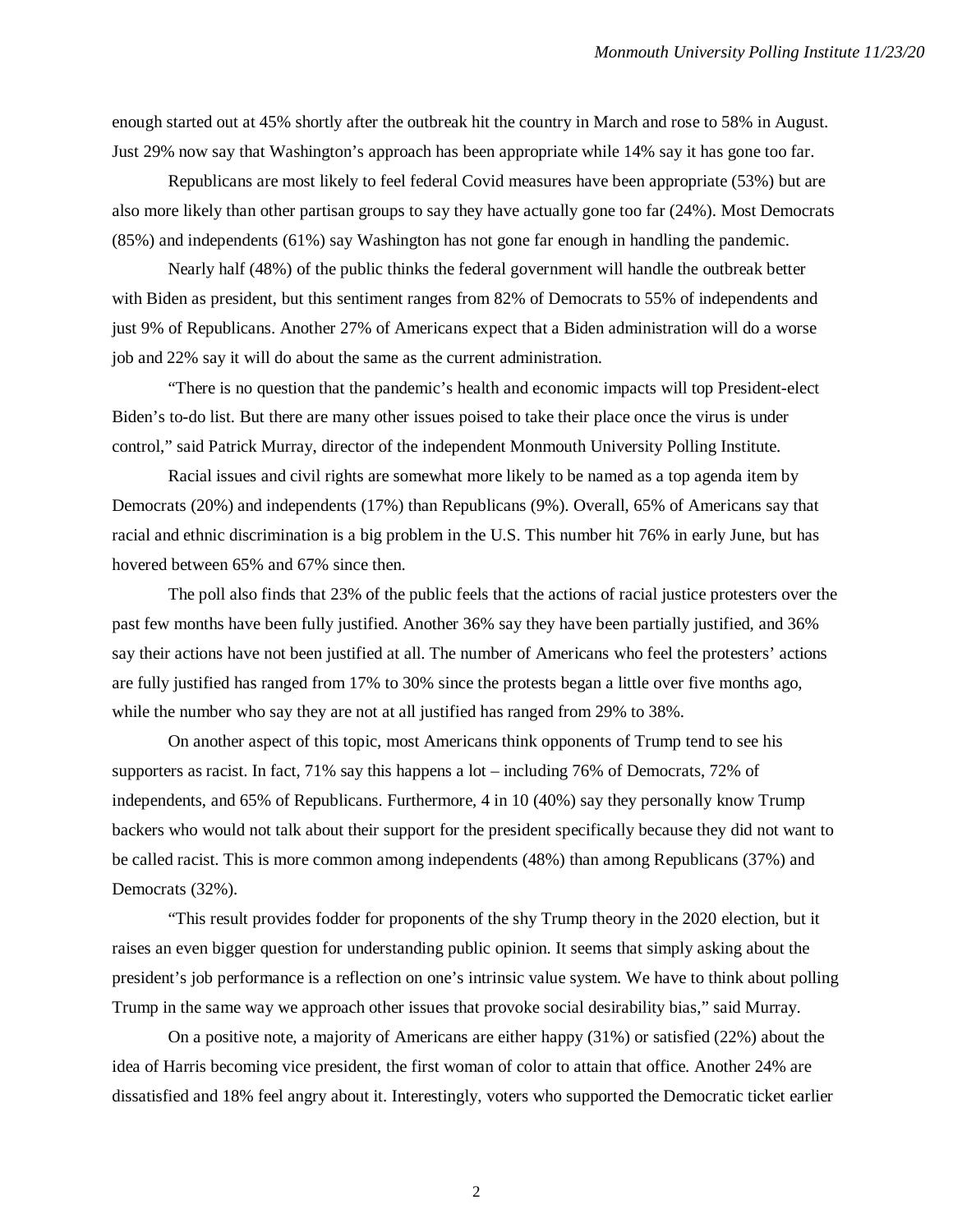this month are happier about Harris becoming vice president (70%) than they are about [Biden becoming](https://www.monmouth.edu/polling-institute/reports/monmouthpoll_us_111820/#Question8)  [president](https://www.monmouth.edu/polling-institute/reports/monmouthpoll_us_111820/#Question8) (57%). Just over one-third (36%) of people of color are happy about Harris entering the White House. Among white Americans, college graduates (44%) are twice as likely as those without a college degree (21%) to be happy about this. Regardless of race, more women (37%) than men (25%) are happy about Harris's new office.

"The groundbreaking choice of Harris as Biden's running mate generated a lot of excitement among the Democratic base in the election. Now we'll see how that translates to governing," said Murray.

Among other important issues facing the next president, the poll finds that climate change is mentioned more often by Democrats (11%) than it is by independents (4%) and Republicans (1%). Overall, 52% of Americans would like to see Biden take a bold approach on this issue while 40% want him to take a more limited approach. Most Democrats (80%) and a clear majority of independents (59%) want Biden to take a bold stance on climate change. Just 19% of Republicans agree.

One area of bipartisan agreement is the view held by 64% of the public that maintaining law and order is a major problem in the country right now. This opinion is shared by majorities of Republicans (77%), independents (62%), and Democrats (53%).

"While large numbers of both Republicans and Democrats may agree that law and order is a problem, it's unlikely they agree on the solution," said Murray.

The *Monmouth University Poll* was conducted by telephone from November 12 to 16, 2020 with 810 adults in the United States. The question results in this release have a margin of error of +/- 3.5 percentage points. The poll was conducted by the Monmouth University Polling Institute in West Long Branch, NJ.

#### **QUESTIONS AND RESULTS**

(\* Some columns may not add to 100% due to rounding.)

[*Q1-8 previously released.*]

9. Does the idea of Kamala Harris becoming Vice President make you feel angry, dissatisfied, satisfied, or happy?

|                     | Nov.  |
|---------------------|-------|
|                     | 2020  |
| Angry               | 18%   |
| <b>Dissatisfied</b> | 24%   |
| Satisfied           | 22%   |
| Happy               | 31%   |
| (VOL) Don't know    | .5%   |
| (n)                 | (810) |

[*Q10-27 previously released.*]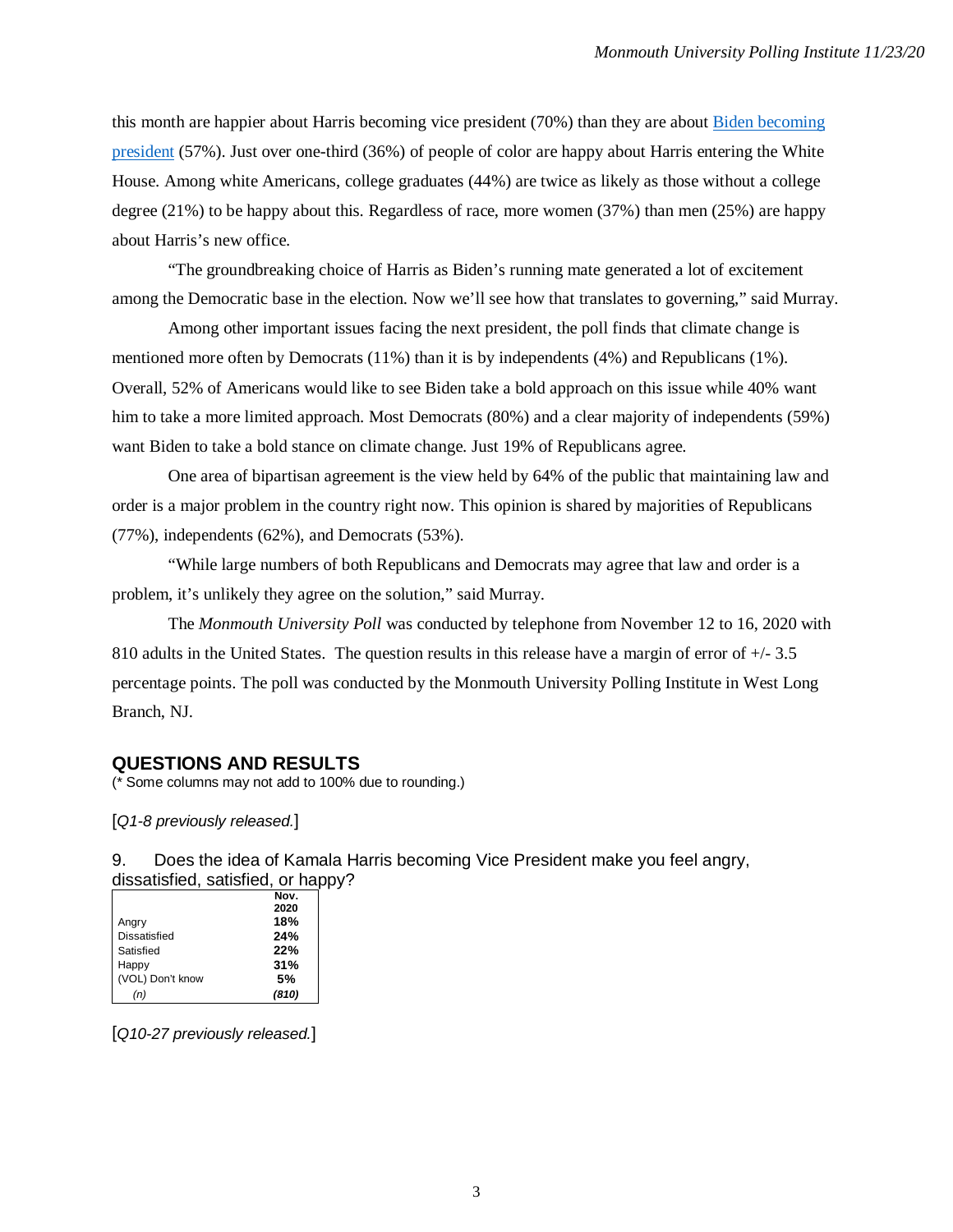| <u>to lace over the HeAt Iour veals: Ally what is the se</u> |          |          |                 |
|--------------------------------------------------------------|----------|----------|-----------------|
| Nov.                                                         | 1st      | 2nd      |                 |
| 2020                                                         | response | response | <b>Combined</b> |
| COVID, coronavirus pandemic                                  | 27%      | 15%      | 42%             |
| Jobs, the economy                                            | 18%      | 18%      | 36%             |
| Unity, unifying the country                                  | 12%      | 8%       | 20%             |
| Racial issues, civil rights                                  | 7%       | 8%       | 15%             |
| Health care                                                  | 2%       | 7%       | 9%              |
| Terrorism, national security                                 | 2%       | 6%       | 8%              |
| Foreign relations                                            | 3%       | 4%       | 7%              |
| Safety, crime, law and order                                 | 3%       | 4%       | 7%              |
| Cleaning up Washington                                       | 3%       | 3%       | 6%              |
| Climate change, environment                                  | 2%       | 3%       | 5%              |
| Immigration                                                  | 2%       | 3%       | 5%              |
| Working with Congress, bipartisanship                        | 3%       | 2%       | 5%              |
| Socialism, radical left                                      | 3%       | 1%       | 4%              |
| Abortion, values                                             | 1%       | 1%       | 2%              |
| Guns, gun ownership                                          | 1%       | 1%       | 2%              |
| Taxes                                                        | 1%       | 1%       | 2%              |
| Media                                                        | 1%       | 0%       | 1%              |
| Other                                                        | 4%       | 4%       | 8%              |
| (VOL) No answer                                              | 4%       |          | 4%              |
| (n)                                                          | (810)    | (810)    | (810)           |
|                                                              |          |          |                 |

28/A. In your own words, what is the biggest issue the President of the United States will have to face over the next four years? And what is the second biggest issue? [*LIST WAS NOT READ*]

| 29.     | Have the measures taken by the federal government to slow the spread of the              |
|---------|------------------------------------------------------------------------------------------|
|         | coronavirus outbreak been appropriate, have they gone too far, or have they not gone far |
| enough? |                                                                                          |

| $\overline{\phantom{a}}$ | Nov.  | Aug.  | Late June | Early June | May   | April | March |
|--------------------------|-------|-------|-----------|------------|-------|-------|-------|
| TREND:                   | 2020  | 2020  | 2020      | 2020       | 2020  | 2020  | 2020  |
| Appropriate              | 29%   | 30%   | 34%       | 37%        | 42%   | 35%   | 47%   |
| Gone too far             | 14%   | 10%   | 9%        | 12%        | 10%   | 7%    | 6%    |
| Not gone far enough      | 55%   | 58%   | 54%       | 48%        | 45%   | 54%   | 45%   |
| (VOL) Don't know         | 2%    | 2%    | 3%        | 3%         | 2%    | 3%    | 2%    |
| (n)                      | (810) | (868) | (867)     | (807)      | (808) | (857) | (851) |

| 30. Do you think the federal government will handle the outbreak better, worse, or about the |  |  |  |
|----------------------------------------------------------------------------------------------|--|--|--|
| same with Joe Biden as president?                                                            |  |  |  |

|                  | Nov.  |
|------------------|-------|
|                  | 2020  |
| Better           | 48%   |
| Worse            | 27%   |
| About the same   | 22%   |
| (VOL) Don't know | 2%    |
| (n)              | (810) |

[*Q31-35 previously released.*]

36. In general, would you like to see Joe Biden take a bold approach in addressing the issue of climate change or would you rather see him take a more limited approach?

|                  | Nov.  |
|------------------|-------|
|                  | 2020  |
| Bold approach    | 52%   |
| Limited approach | 40%   |
| (VOL) Depends    | 2%    |
| (VOL) Don't know | 6%    |
| (n)              | (810) |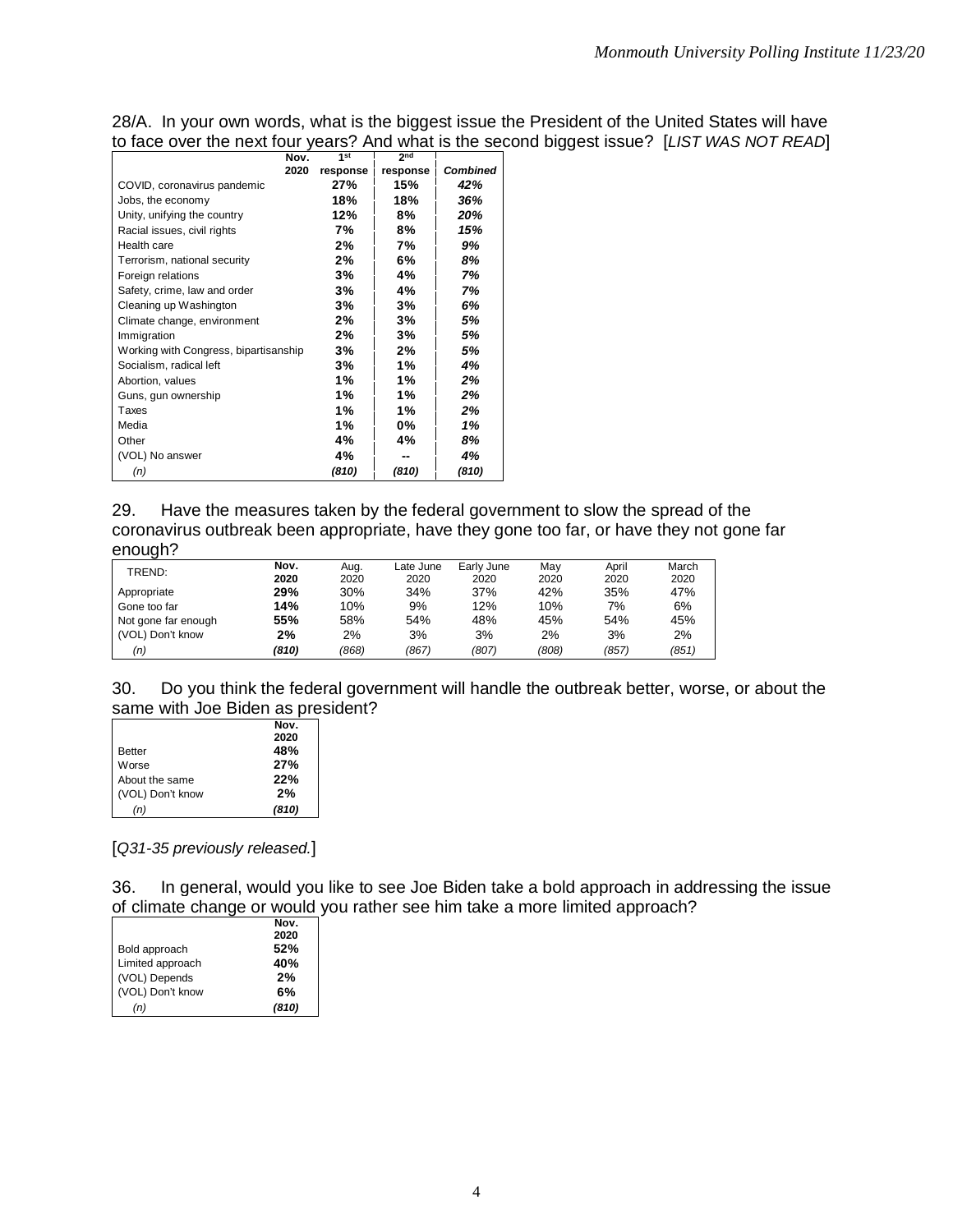37. How much of a problem is maintaining law and order in this country right now – is it a major problem, minor problem, or not a problem right now?

| TREND:           | Nov.  | Early Sept. |
|------------------|-------|-------------|
|                  | 2020  | 2020        |
| Major problem    | 64%   | 65%         |
| Minor problem    | 26%   | 25%         |
| Not a problem    | 8%    | 8%          |
| (VOL) Don't know | 2%    | 2%          |
| (n)              | (810) | (867)       |

| 38. Do you think that racial and ethnic discrimination in the United States is a problem or not |
|-------------------------------------------------------------------------------------------------|
| a problem? [If PROBLEM: Is it a big problem or a small problem?]                                |

| TREND:                            | Nov.   | Early Sept. | Late June | Early June | July  | Jan.    |
|-----------------------------------|--------|-------------|-----------|------------|-------|---------|
|                                   | 2020   | 2020        | 2020      | 2020       | 2016* | 2015    |
| Yes, big problem                  | 65%    | 65%         | 67%       | 76%        | 68%   | 51%     |
| Yes, small problem                | 11%    | 11%         | 10%       | 12%        | 12%   | 21%     |
| Yes, but not sure if big or small | 4%     | 5%          | 4%        | 4%         | 7%    | 9%      |
| No, not a problem                 | 18%    | 18%         | 17%       | 7%         | 10%   | 18%     |
| (VOL) Don't know                  | 1%     | 1%          | 1%        | $0\%$      | 3%    | 1%      |
| (n)                               | (810)  | (867)       | (867)     | (759)      | (805) | (1,003) |
| $-$<br>. .                        | $\sim$ |             |           |            |       |         |

*\*Registered voters*

39. As you know, there have been protests over the past few months about incidents involving police and the deaths of Black civilians. Do you think the actions of the protestors have been fully justified, partially justified, or not at all justified?

|                 |        |                                                                                                    |       | Late June | Early June                                                               |
|-----------------|--------|----------------------------------------------------------------------------------------------------|-------|-----------|--------------------------------------------------------------------------|
|                 |        | 2020                                                                                               | 2020  | 2020      | $2020*$                                                                  |
| Fully justified |        | 23%                                                                                                | 24%   | 30%       | 17%                                                                      |
|                 |        | 36%                                                                                                | 40%   | 35%       | 37%                                                                      |
|                 |        | 36%                                                                                                | 31%   | 29%       | 38%                                                                      |
|                 |        | 2%                                                                                                 | 3%    | 4%        | 4%                                                                       |
|                 |        | 2%                                                                                                 | 2%    | 2%        | 4%                                                                       |
| (n)             |        | (810)                                                                                              | (867) | (867)     | (759)                                                                    |
|                 | TREND: | Partially justified<br>Not at all justified<br>(VOL) Depends on which protests<br>(VOL) Don't know |       | Nov.      | bcon runy juonnoa, parnany juonnoa, oi riot at air juonno<br>Early Sept. |

*\*In early June, preceding question referenced "the burning of a police precinct in Minneapolis."*

40. Do you think people who do not support Donald Trump tend to see Trump supporters as racist – would say this happens a lot, a little, or not at all?

|                    | Nov.  |
|--------------------|-------|
|                    | 2020  |
| Happens a lot      | 71%   |
| Happens a little   | 21%   |
| Happens not at all | 6%    |
| (VOL) Don't know   | 3%    |
| (n)                | (810) |

41. Do you personally know of any Trump supporters who would not talk about their support for the president specifically because they did not want to be called racist, or not?

|                  | Nov.  |
|------------------|-------|
|                  | 2020  |
| Yes              | 40%   |
| No               | 57%   |
| (VOL) Don't know | 3%    |
| (n)              | (810) |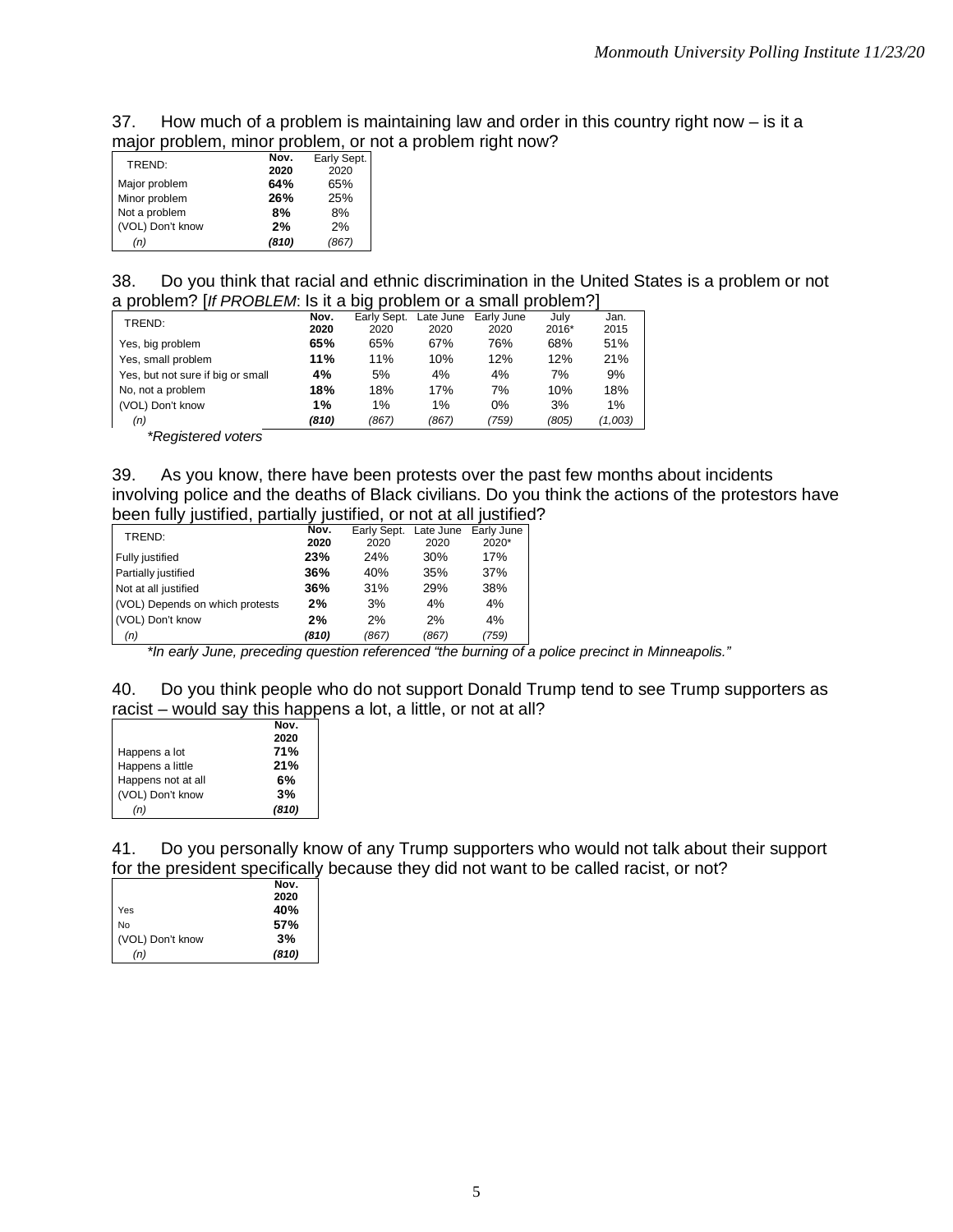#### **METHODOLOGY**

The *Monmouth University Poll* was sponsored and conducted by the Monmouth University Polling Institute from November 12 to 16, 2020 with a national random sample of 810 adults age 18 and older. This includes 289 contacted by a live interviewer on a landline telephone and 521 contacted by a live interviewer on a cell phone, in English. Telephone numbers were selected through random digit dialing and landline respondents were selected with a modified Troldahl-Carter youngest adult household screen. Monmouth is responsible for all aspects of the survey design, data weighting and analysis. The full sample is weighted for region, age, education, gender and race based on US Census information (ACS 2018 one-year survey). Data collection support provided by Braun Research (field) and Dynata (RDD sample). For results based on this sample, one can say with 95% confidence that the error attributable to sampling has a maximum margin of plus or minus 3.5 percentage points (unadjusted for sample design). Sampling error can be larger for sub-groups (see table below). In addition to sampling error, one should bear in mind that question wording and practical difficulties in conducting surveys can introduce error or bias into the findings of opinion polls.

| <b>DEMOGRAPHICS</b> (weighted) |                      |            |         |
|--------------------------------|----------------------|------------|---------|
| Self-Reported                  |                      |            |         |
| 32% Republican                 |                      |            |         |
| 41% Independent                |                      |            |         |
| 28% Democrat                   |                      |            |         |
| 48% Male                       |                      |            |         |
| 52% Female                     |                      |            |         |
| 31% 18-34                      |                      |            |         |
| 32% 35-54                      |                      |            |         |
| 37% 55+                        |                      |            |         |
| 63% White                      |                      |            |         |
| 13% Black                      |                      |            |         |
| 17% Hispanic                   |                      |            |         |
| 8% Asian/Other                 |                      |            |         |
| 70% No degree                  |                      |            |         |
| 30% 4 year degree              |                      |            |         |
| <b>MARGIN OF ERROR</b>         |                      |            |         |
|                                |                      | unweighted | moe     |
|                                |                      | sample     | $(+/-)$ |
| TOTAL                          |                      | 810        | 3.5%    |
| <b>REGISTERED VOTER</b>        | Yes                  | 749        | 3.6%    |
|                                | No                   | 61         | 12.6%   |
| <i>SELF-REPORTED</i>           | Republican           | 257        | 6.1%    |
| <b>PARTY ID</b>                | Independent          | 297        | 5.7%    |
|                                | Democrat             | 243        | 6.3%    |
| <b>IDEOLOGY</b>                | Liberal              | 214        | 6.7%    |
|                                | Moderate             | 289        | 5.8%    |
|                                | Conservative         | 285        | 5.8%    |
| <b>GENDER</b>                  | Male                 | 407        | 4.9%    |
|                                | Female               | 403        | 4.9%    |
| AGE                            | 18-34                | 229        | 6.5%    |
|                                | 35-54                | 238        | 6.4%    |
|                                | $55+$                | 337        | 5.3%    |
| <b>CHILDREN IN HOME</b>        | Yes                  | 186        | 7.2%    |
|                                | No                   | 618        | 4.0%    |
| <b>RACE</b>                    | White, non-Hispanic  | 569        | 4.1%    |
|                                | Other                | 223        | 6.6%    |
| <b>COLLEGE GRADUATE</b>        | No degree            | 419        | 4.8%    |
|                                | 4 year degree        | 383        | 5.0%    |
| <b>WHITE COLLEGE</b>           | White, no degree     | 274        | 5.9%    |
|                                | White, 4 year degree | 292        | 5.7%    |
| 2020 VOTE                      | Trump                | 275        | 5.9%    |
|                                | <b>Biden</b>         | 332        | 5.4%    |
|                                | Other - NA           | 110        | 9.4%    |
|                                | No Vote              | 93         | 10.2%   |

**###**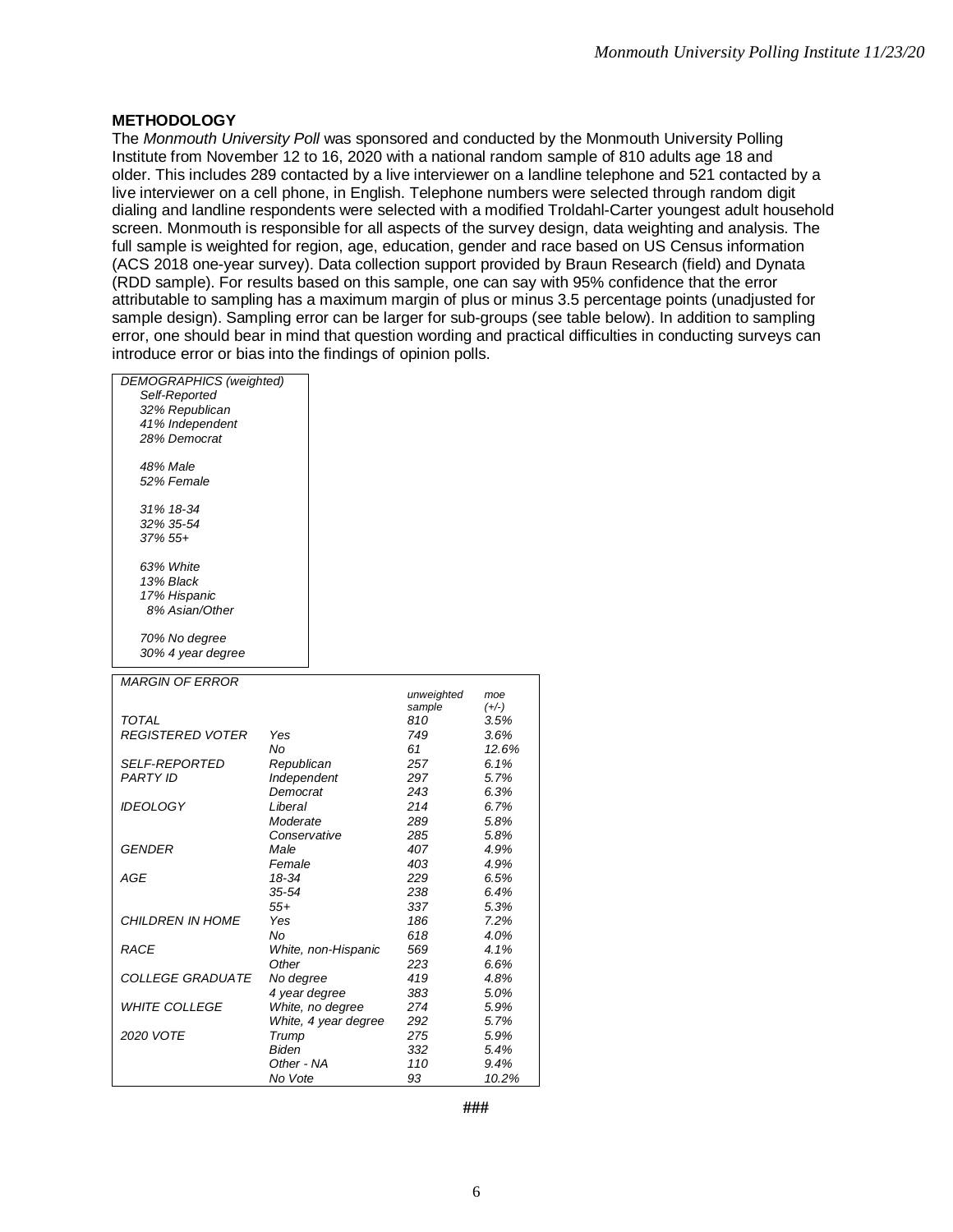|                                                                   |                     | <b>TOTAL</b>        |                | <b>REGISTERED TO</b><br><b>VOTE</b>   |                  | PARTY ID |                  |                      | POLITICAL IDEOLOGY |                     |
|-------------------------------------------------------------------|---------------------|---------------------|----------------|---------------------------------------|------------------|----------|------------------|----------------------|--------------------|---------------------|
|                                                                   |                     |                     | Yes            | <b>No</b>                             | Rep              | Ind      | Dem              | Lib                  | Mod                | Con                 |
| 9. Does the idea of Kamala Harris                                 | Angry               | 18%                 | 18%            | 13%                                   | 38%              | 12%      | 2%               | 3%                   | 10%                | 35%                 |
| becoming Vice President make<br>you feel angry, dissatisfied,     | <b>Dissatisfied</b> | 24%                 | 26%            | 17%                                   | 43%              | 25%      | 3%               | 12%                  | 19%                | 36%                 |
| satisfied, or happy?                                              | Satisfied           | 22%                 | 19%            | 36%                                   | 9%               | 29%      | 26%              | 30%                  | 26%                | 12%                 |
|                                                                   | Happy               | 31%                 | 32%            | 29%                                   | 5%               | 26%      | 68%              | 53%                  | 36%                | 13%                 |
|                                                                   | [VOL] Dont know     | 5%                  | 5%             | 5%                                    | 5%               | 7%       | 1%               | 2%                   | 9%                 | 3%                  |
|                                                                   |                     |                     |                |                                       |                  |          |                  |                      |                    |                     |
|                                                                   |                     | <b>GENDER</b>       |                |                                       | AGE 3-WAY        |          | CHILDREN IN HOME |                      |                    | <b>RACE</b>         |
|                                                                   |                     | Male                | Female         | 18-34                                 | 35-54            | $55+$    | Yes              | <b>No</b>            | White<br>non-Hisp  | Hsp-Blk-<br>Asn-Oth |
| 9. Does the idea of Kamala Harris<br>becoming Vice President make | Angry               | 22%                 | 14%            | 14%                                   | 16%              | 20%      | 20%              | 17%                  | 19%                | 15%                 |
| you feel angry, dissatisfied,                                     | <b>Dissatisfied</b> | 23%                 | 25%            | 23%                                   | 30%              | 21%      | 24%              | 24%                  | 30%                | 15%                 |
| satisfied, or happy?                                              | Satisfied           | 22%                 | 21%            | 32%                                   | 17%              | 18%      | 24%              | 21%                  | 18%                | 28%                 |
|                                                                   | Happy               | 25%                 | 37%            | 26%                                   | 30%              | 38%      | 26%              | 33%                  | 29%                | 36%                 |
|                                                                   | [VOL] Dont know     | 7%                  | 3%             | 5%                                    | 7%               | 4%       | 6%               | 5%                   | 4%                 | 6%                  |
|                                                                   |                     |                     |                |                                       |                  |          |                  |                      |                    |                     |
|                                                                   |                     | <b>COLLEGE GRAD</b> |                | <b>WHITE COLLEGE</b><br><b>DEGREE</b> |                  |          | 2020 VOTE        |                      |                    |                     |
|                                                                   |                     | <b>No</b><br>degree | 4 yr<br>degree | White no<br>degree                    | White<br>college | Trump    | Biden            | Other -<br><b>NA</b> | No vote            |                     |
| 9. Does the idea of Kamala Harris                                 | Angry               | 20%                 | 12%            | 21%                                   | 14%              | 41%      | 0%               | 15%                  | 13%                |                     |
| becoming Vice President make<br>you feel angry, dissatisfied,     | <b>Dissatisfied</b> | 25%                 | 23%            | 32%                                   | 26%              | 50%      | 5%               | 30%                  | 16%                |                     |
| satisfied, or happy?                                              | Satisfied           | 23%                 | 19%            | 21%                                   | 13%              | 4%       | 23%              | 26%                  | 41%                |                     |

**6% 2% 5% 2% 4% 2% 8% 8% 26% 44% 21% 44% 1% 70% 21% 21%**

Happy

[VOL] Dont know

Monmouth University Poll -- NATIONAL -- 11/23/20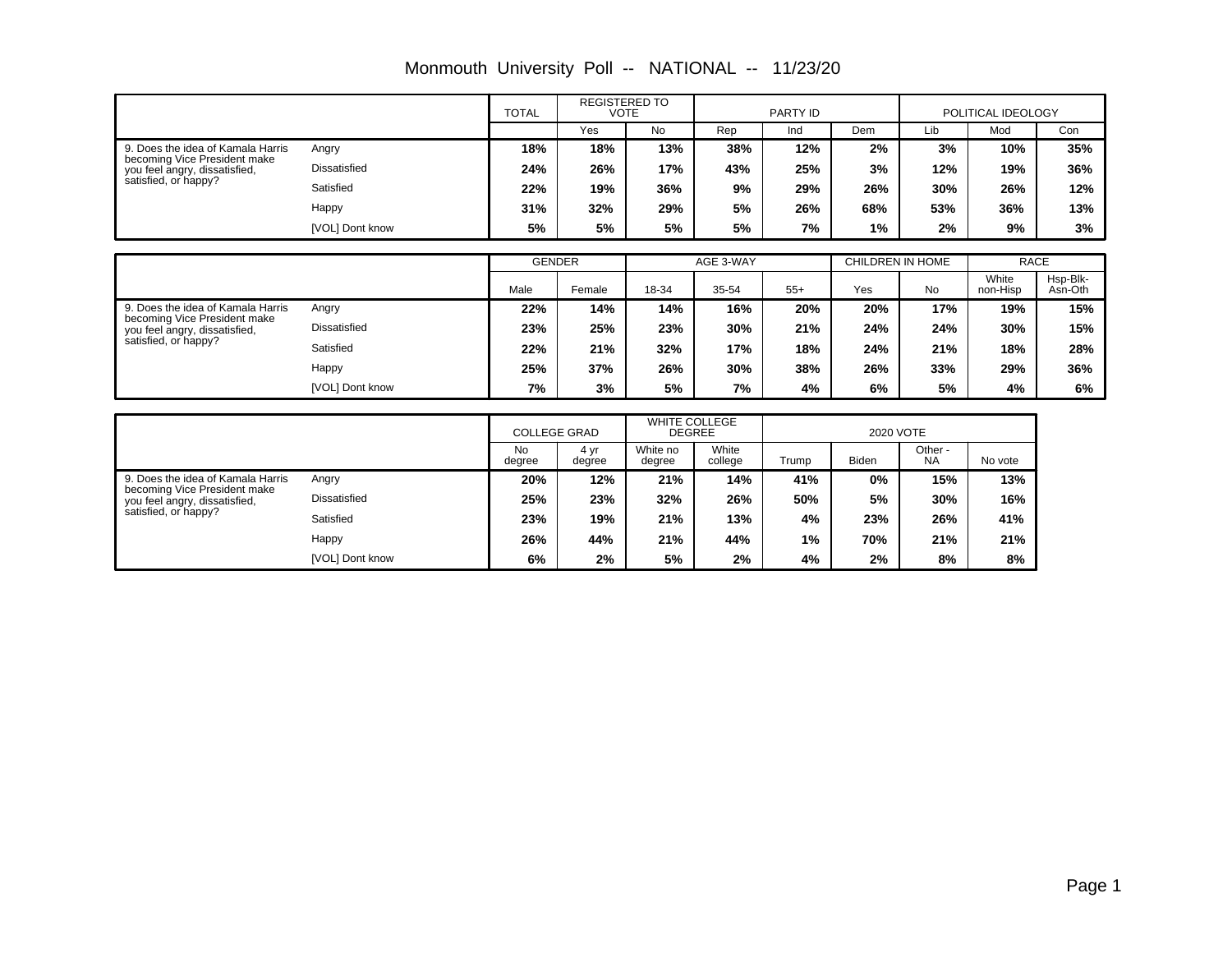|                                                                       |                                          | <b>TOTAL</b> | <b>REGISTERED TO</b><br><b>VOTE</b> |           | PARTY ID |     |       | POLITICAL IDEOLOGY |     |     |
|-----------------------------------------------------------------------|------------------------------------------|--------------|-------------------------------------|-----------|----------|-----|-------|--------------------|-----|-----|
|                                                                       |                                          |              | Yes                                 | <b>No</b> | Rep      | Ind | Dem   | Lib                | Mod | Con |
| 28. In your own words, what is the                                    | COVID, coronavirus pandemic              | 27%          | 28%                                 | 20%       | 13%      | 29% | 39%   | 38%                | 30% | 18% |
| biggest issue the President of the<br>United States will have to face | Jobs, the economy                        | 18%          | 18%                                 | 21%       | 26%      | 17% | 11%   | 18%                | 16% | 22% |
| over the next four years? [LIST<br><b>WAS NOT READ)</b>               | Health care                              | 2%           | 2%                                  | 2%        | $1\%$    | 2%  | 2%    | 2%                 | 3%  | 1%  |
|                                                                       | <b>Taxes</b>                             | 1%           | 1%                                  | 2%        | 2%       | 1%  | 0%    | $0\%$              | 1%  | 2%  |
|                                                                       | Safety, crime, law and order             | 3%           | 3%                                  | 2%        | 4%       | 3%  | 1%    | $1\%$              | 3%  | 4%  |
|                                                                       | Terrorism, national security             | 2%           | 3%                                  | $1\%$     | 5%       | 1%  | 2%    | 1%                 | 3%  | 3%  |
|                                                                       | Racial issues, civil rights              | 7%           | 6%                                  | 15%       | 5%       | 8%  | 10%   | 9%                 | 6%  | 6%  |
|                                                                       | Climate change, environment              | 2%           | 2%                                  | 0%        | 0%       | 1%  | 5%    | 7%                 | 1%  | 0%  |
|                                                                       | Abortion, values                         | 1%           | 0%                                  | 3%        | 1%       | 1%  | $0\%$ | 0%                 | 1%  | 1%  |
|                                                                       | Guns, gun ownership                      | 1%           | 1%                                  | $0\%$     | 1%       | 1%  | 0%    | 0%                 | 1%  | 0%  |
|                                                                       | Cleaning up Washington                   | 3%           | 4%                                  | 0%        | 3%       | 4%  | 5%    | 5%                 | 2%  | 4%  |
|                                                                       | Unity, unifying the country              | 12%          | 14%                                 | 3%        | 12%      | 15% | 10%   | 12%                | 15% | 12% |
|                                                                       | Immigration                              | 2%           | 3%                                  | $0\%$     | 4%       | 0%  | 3%    | $1\%$              | 3%  | 3%  |
|                                                                       | Foreign relations                        | 3%           | 2%                                  | 4%        | 4%       | 2%  | 2%    | 2%                 | 1%  | 4%  |
|                                                                       | Working with Congress,<br>bipartisanship | 3%           | 3%                                  | 4%        | 3%       | 2%  | 6%    | 2%                 | 4%  | 2%  |
|                                                                       | Socialism, radical left                  | 3%           | 2%                                  | 3%        | 5%       | 2%  | 1%    | 0%                 | 2%  | 5%  |
|                                                                       | Media                                    | 1%           | 2%                                  | $0\%$     | 3%       | 1%  | $0\%$ | 0%                 | 2%  | 2%  |
|                                                                       | Other                                    | 4%           | 4%                                  | 5%        | 5%       | 4%  | 2%    | $1\%$              | 2%  | 6%  |
|                                                                       | [VOL] Dont know                          | 4%           | 2%                                  | 15%       | 6%       | 4%  | 2%    | 2%                 | 5%  | 5%  |

Monmouth University Poll -- NATIONAL -- 11/23/20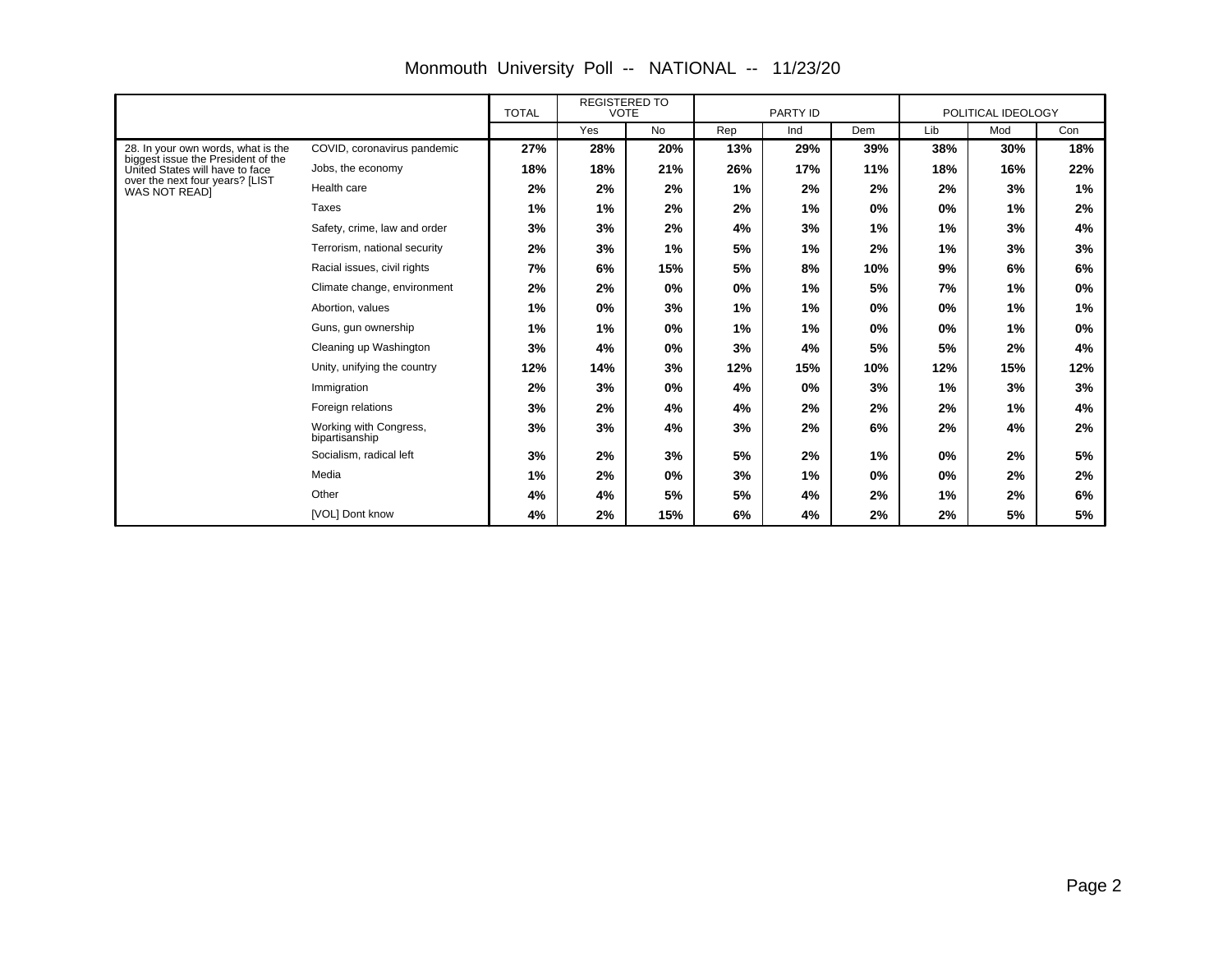|                                                                       |                                          | <b>GENDER</b> |        | AGE 3-WAY |       |       | CHILDREN IN HOME |     |                   | <b>RACE</b>         |
|-----------------------------------------------------------------------|------------------------------------------|---------------|--------|-----------|-------|-------|------------------|-----|-------------------|---------------------|
|                                                                       |                                          | Male          | Female | 18-34     | 35-54 | $55+$ | Yes              | No  | White<br>non-Hisp | Hsp-Blk-<br>Asn-Oth |
| 28. In your own words, what is the                                    | COVID, coronavirus pandemic              | 24%           | 30%    | 31%       | 25%   | 27%   | 28%              | 27% | 26%               | 29%                 |
| biggest issue the President of the<br>United States will have to face | Jobs, the economy                        | 20%           | 16%    | 14%       | 23%   | 18%   | 18%              | 18% | 19%               | 17%                 |
| over the next four years? [LIST<br>WAS NOT READI                      | Health care                              | 1%            | 3%     | 1%        | 2%    | 2%    | 1%               | 2%  | 2%                | 1%                  |
|                                                                       | <b>Taxes</b>                             | 1%            | 1%     | 1%        | 1%    | 2%    | 0%               | 2%  | 2%                | 1%                  |
|                                                                       | Safety, crime, law and order             | 2%            | 4%     | 4%        | 2%    | 2%    | 4%               | 2%  | 1%                | 5%                  |
|                                                                       | Terrorism, national security             | 3%            | 2%     | 1%        | 2%    | 4%    | 1%               | 3%  | 4%                | 0%                  |
|                                                                       | Racial issues, civil rights              | 8%            | 7%     | 11%       | 5%    | 5%    | 5%               | 8%  | 4%                | 12%                 |
|                                                                       | Climate change, environment              | 2%            | 1%     | 3%        | 0%    | 2%    | 0%               | 2%  | 3%                | 1%                  |
|                                                                       | Abortion, values                         | 0%            | 1%     | 1%        | 0%    | 1%    | 0%               | 1%  | 1%                | 0%                  |
|                                                                       | Guns, gun ownership                      | 1%            | 0%     | 2%        | 0%    | 0%    | 0%               | 1%  | 0%                | 1%                  |
|                                                                       | Cleaning up Washington                   | 3%            | 4%     | 2%        | 4%    | 4%    | 3%               | 4%  | 4%                | 2%                  |
|                                                                       | Unity, unifying the country              | 12%           | 13%    | 12%       | 14%   | 11%   | 14%              | 12% | 12%               | 12%                 |
|                                                                       | Immigration                              | 3%            | 2%     | $1\%$     | 3%    | 4%    | 2%               | 2%  | 2%                | 4%                  |
|                                                                       | Foreign relations                        | 3%            | 2%     | 2%        | 4%    | 3%    | 2%               | 3%  | 4%                | 1%                  |
|                                                                       | Working with Congress,<br>bipartisanship | 4%            | 3%     | 5%        | 1%    | 4%    | 2%               | 4%  | 4%                | 3%                  |
|                                                                       | Socialism, radical left                  | 4%            | 2%     | 2%        | 5%    | 1%    | 7%               | 1%  | 3%                | 2%                  |
|                                                                       | Media                                    | 2%            | 0%     | 1%        | 3%    | $0\%$ | 4%               | 0%  | 1%                | 1%                  |
|                                                                       | Other                                    | 5%            | 3%     | 3%        | 4%    | 5%    | 5%               | 3%  | 4%                | 3%                  |
|                                                                       | [VOL] Dont know                          | 3%            | 5%     | 3%        | 3%    | 4%    | 1%               | 5%  | 4%                | 4%                  |

Monmouth University Poll -- NATIONAL -- 11/23/20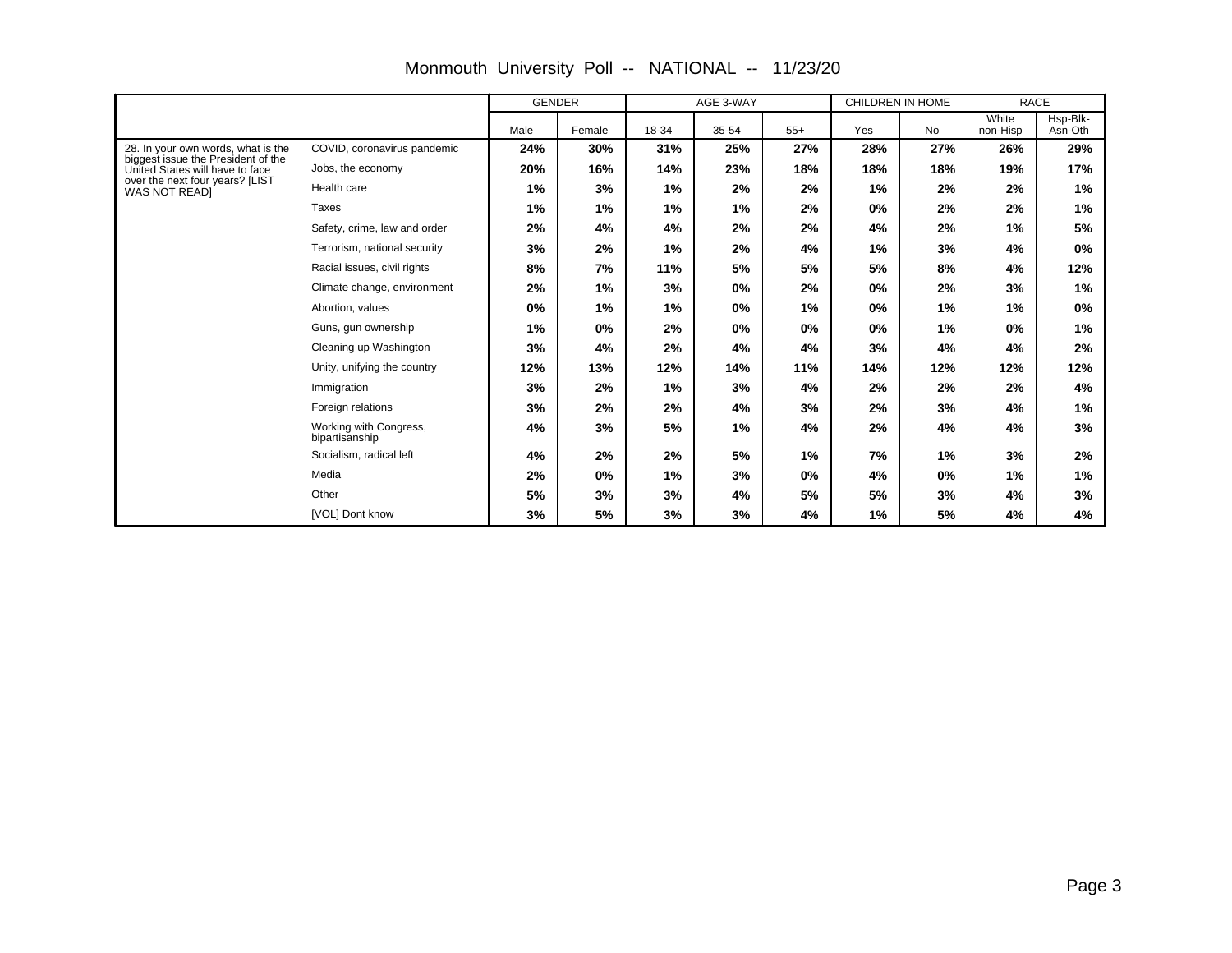|                                                                       |                                          | <b>COLLEGE GRAD</b> |                | <b>WHITE COLLEGE</b><br><b>DEGREE</b> |                  |       |              |                      |         |
|-----------------------------------------------------------------------|------------------------------------------|---------------------|----------------|---------------------------------------|------------------|-------|--------------|----------------------|---------|
|                                                                       |                                          | <b>No</b><br>degree | 4 yr<br>degree | White no<br>degree                    | White<br>college | Trump | <b>Biden</b> | Other -<br><b>NA</b> | No vote |
| 28. In your own words, what is the                                    | COVID, coronavirus pandemic              | 27%                 | 28%            | 26%                                   | 27%              | 11%   | 42%          | 31%                  | 25%     |
| biggest issue the President of the<br>United States will have to face | Jobs, the economy                        | 18%                 | 19%            | 21%                                   | 17%              | 31%   | 10%          | 18%                  | 14%     |
| over the next four years? [LIST<br><b>WAS NOT READI</b>               | Health care                              | 1%                  | 3%             | 2%                                    | 2%               | $0\%$ | 3%           | 1%                   | 1%      |
|                                                                       | Taxes                                    | 2%                  | 0%             | 2%                                    | 0%               | 2%    | $0\%$        | 2%                   | 1%      |
|                                                                       | Safety, crime, law and order             | 3%                  | 2%             | 1%                                    | 2%               | 4%    | 2%           | $0\%$                | 4%      |
|                                                                       | Terrorism, national security             | 2%                  | 4%             | 3%                                    | 5%               | 5%    | 1%           | 2%                   | 1%      |
|                                                                       | Racial issues, civil rights              | 9%                  | 4%             | 4%                                    | 4%               | 5%    | 6%           | 8%                   | 11%     |
|                                                                       | Climate change, environment              | 1%                  | 4%             | 2%                                    | 5%               | 0%    | 3%           | 1%                   | 2%      |
|                                                                       | Abortion, values                         | 1%                  | 1%             | 1%                                    | 1%               | 1%    | 0%           | 1%                   | 2%      |
|                                                                       | Guns, gun ownership                      | 1%                  | 1%             | 0%                                    | 0%               | 1%    | 0%           | 0%                   | 1%      |
|                                                                       | Cleaning up Washington                   | 3%                  | 4%             | 4%                                    | 4%               | 3%    | 7%           | 1%                   | 0%      |
|                                                                       | Unity, unifying the country              | 12%                 | 15%            | 11%                                   | 14%              | 13%   | 14%          | 17%                  | 8%      |
|                                                                       | Immigration                              | 3%                  | 1%             | 2%                                    | 1%               | 3%    | 1%           | 2%                   | 3%      |
|                                                                       | Foreign relations                        | 2%                  | 4%             | 3%                                    | 5%               | 4%    | 2%           | 2%                   | 3%      |
|                                                                       | Working with Congress,<br>bipartisanship | 3%                  | 4%             | 4%                                    | 3%               | 2%    | 5%           | 3%                   | 4%      |
|                                                                       | Socialism, radical left                  | 3%                  | 2%             | 3%                                    | 2%               | 6%    | $0\%$        | 2%                   | 2%      |
|                                                                       | Media                                    | 2%                  | 1%             | 2%                                    | 1%               | 3%    | $0\%$        | 1%                   | 2%      |
|                                                                       | Other                                    | 3%                  | 4%             | 5%                                    | 4%               | 3%    | 2%           | 5%                   | 5%      |
|                                                                       | [VOL] Dont know                          | 5%                  | 2%             | 4%                                    | 2%               | 2%    | 2%           | 2%                   | 10%     |

Monmouth University Poll -- NATIONAL -- 11/23/20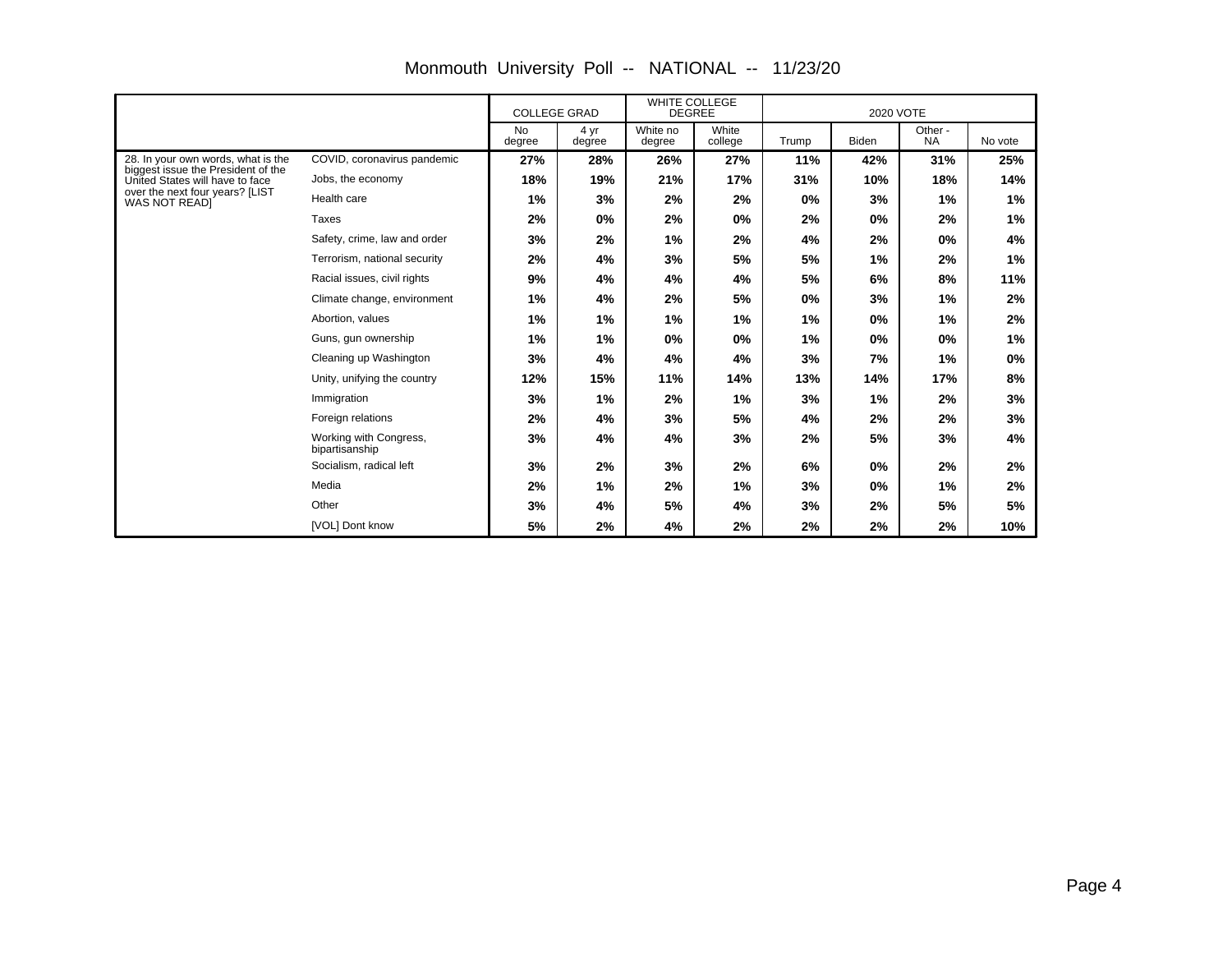|                                       |                                          | <b>TOTAL</b> | <b>REGISTERED TO</b><br><b>VOTE</b> |           | PARTY ID |       | POLITICAL IDEOLOGY |     |       |       |
|---------------------------------------|------------------------------------------|--------------|-------------------------------------|-----------|----------|-------|--------------------|-----|-------|-------|
|                                       |                                          |              | Yes                                 | <b>No</b> | Rep      | Ind   | Dem                | Lib | Mod   | Con   |
| 28A. And what is the second           | COVID, coronavirus pandemic              | 15%          | 16%                                 | 10%       | 12%      | 14%   | 20%                | 17% | 18%   | 13%   |
| biggest issue? [LIST WAS NOT<br>RĚÀD] | Jobs, the economy                        | 18%          | 19%                                 | 13%       | 17%      | 15%   | 23%                | 17% | 16%   | 20%   |
|                                       | Health care                              | 7%           | 6%                                  | 10%       | 6%       | 7%    | 8%                 | 9%  | 6%    | 6%    |
|                                       | Taxes                                    | 1%           | 1%                                  | 4%        | 2%       | 1%    | 1%                 | 2%  | $0\%$ | 2%    |
|                                       | Safety, crime, law and order             | 4%           | 4%                                  | 2%        | 5%       | 2%    | 4%                 | 3%  | 5%    | 2%    |
|                                       | Terrorism, national security             | 6%           | 6%                                  | 6%        | 10%      | 7%    | 1%                 | 2%  | 5%    | 9%    |
|                                       | Racial issues, civil rights              | 8%           | 8%                                  | 8%        | 4%       | 9%    | 10%                | 10% | 9%    | 5%    |
|                                       | Climate change, environment              | 3%           | 3%                                  | 1%        | 1%       | 3%    | 6%                 | 7%  | 3%    | $0\%$ |
|                                       | Abortion, values                         | 1%           | 1%                                  | 2%        | 2%       | $0\%$ | 2%                 | 1%  | 1%    | 2%    |
|                                       | Guns, gun ownership                      | 1%           | 1%                                  | 1%        | 1%       | 1%    | 2%                 | 1%  | 1%    | 2%    |
|                                       | Cleaning up Washington                   | 3%           | 3%                                  | $0\%$     | 2%       | 3%    | 2%                 | 1%  | 4%    | 2%    |
|                                       | Unity, unifying the country              | 8%           | 7%                                  | 10%       | 4%       | 10%   | 6%                 | 10% | 7%    | 5%    |
|                                       | Immigration                              | 3%           | 3%                                  | 4%        | 3%       | 4%    | 1%                 | 1%  | 3%    | 4%    |
|                                       | Foreign relations                        | 4%           | 4%                                  | 1%        | 4%       | 4%    | 3%                 | 2%  | 4%    | 5%    |
|                                       | Working with Congress,<br>bipartisanship | 2%           | 2%                                  | 2%        | 2%       | 1%    | 2%                 | 2%  | $0\%$ | 3%    |
|                                       | Socialism, radical left                  | 1%           | 2%                                  | 1%        | 2%       | 2%    | $0\%$              | 0%  | 2%    | 2%    |
|                                       | Media                                    | 0%           | 0%                                  | 0%        | 0%       | 0%    | 0%                 | 0%  | $0\%$ | 0%    |
|                                       | Other                                    | 4%           | 4%                                  | 3%        | 6%       | 4%    | 2%                 | 2%  | 5%    | 5%    |
|                                       | [VOL] Dont know                          | 8%           | 8%                                  | 7%        | 10%      | 8%    | 4%                 | 9%  | 5%    | 9%    |
|                                       | [Q28-No first issue]                     | 4%           | 2%                                  | 15%       | 6%       | 4%    | 2%                 | 2%  | 5%    | 5%    |

Monmouth University Poll -- NATIONAL -- 11/23/20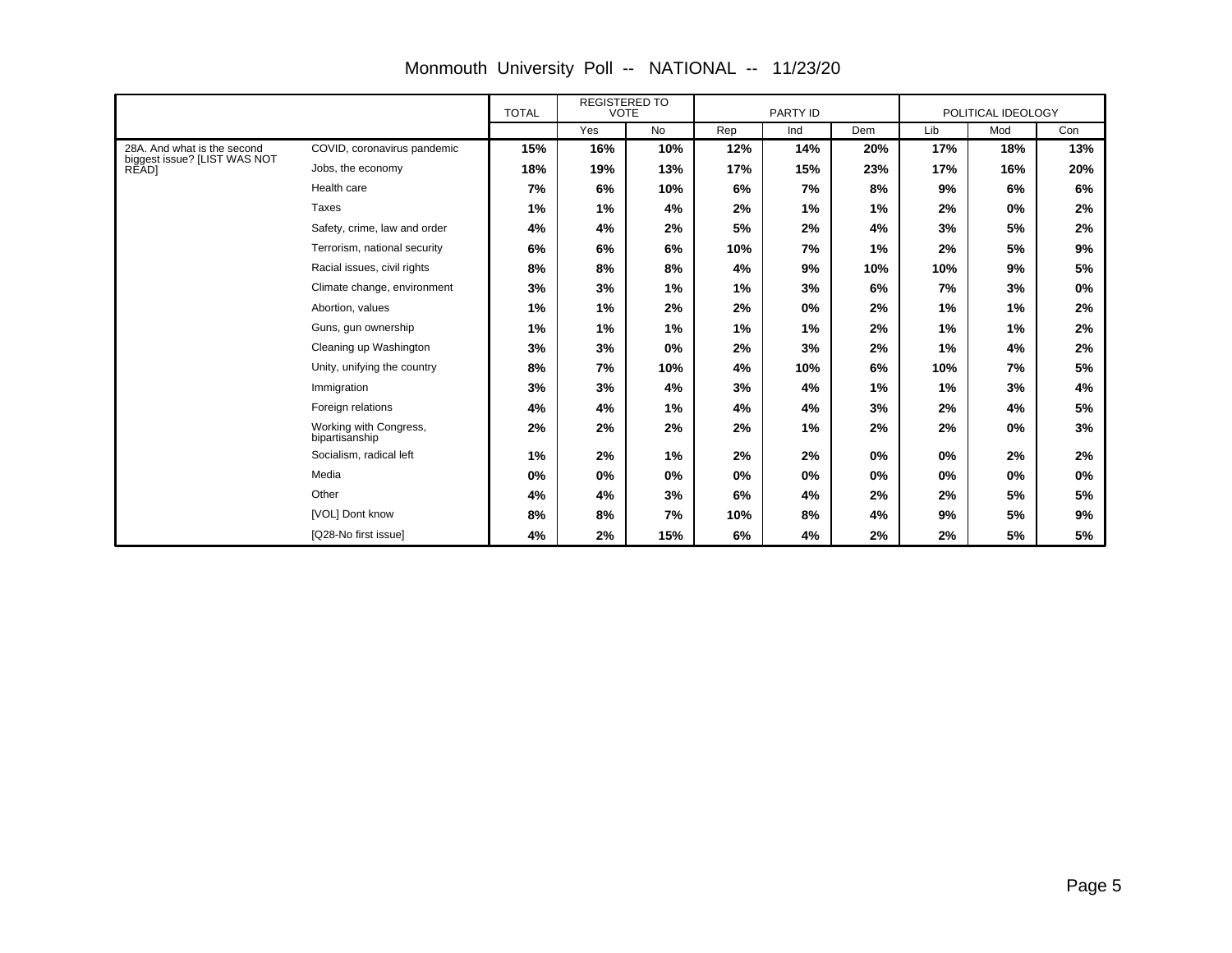|                                              |                                          | <b>GENDER</b> |        |       | AGE 3-WAY |       | CHILDREN IN HOME |     | <b>RACE</b>       |                     |
|----------------------------------------------|------------------------------------------|---------------|--------|-------|-----------|-------|------------------|-----|-------------------|---------------------|
|                                              |                                          | Male          | Female | 18-34 | 35-54     | $55+$ | Yes              | No  | White<br>non-Hisp | Hsp-Blk-<br>Asn-Oth |
| 28A. And what is the second                  | COVID, coronavirus pandemic              | 16%           | 15%    | 14%   | 16%       | 15%   | 14%              | 16% | 16%               | 14%                 |
| biggest issue? [LIST WAS NOT<br><b>RĚĂDI</b> | Jobs, the economy                        | 20%           | 16%    | 15%   | 21%       | 18%   | 24%              | 16% | 17%               | 19%                 |
|                                              | Health care                              | 7%            | 6%     | 5%    | 7%        | 8%    | 5%               | 8%  | 8%                | 5%                  |
|                                              | Taxes                                    | 1%            | 2%     | 1%    | 1%        | 1%    | 2%               | 1%  | 1%                | 2%                  |
|                                              | Safety, crime, law and order             | 2%            | 5%     | 3%    | 4%        | 4%    | 4%               | 3%  | 4%                | 4%                  |
|                                              | Terrorism, national security             | 7%            | 5%     | 6%    | 4%        | 8%    | 4%               | 7%  | 7%                | 4%                  |
|                                              | Racial issues, civil rights              | 6%            | 10%    | 12%   | 5%        | 7%    | 9%               | 7%  | 6%                | 11%                 |
|                                              | Climate change, environment              | 2%            | 3%     | 6%    | 1%        | 2%    | 1%               | 4%  | 3%                | 2%                  |
|                                              | Abortion, values                         | 1%            | 1%     | 1%    | 3%        | 0%    | 2%               | 1%  | 1%                | 2%                  |
|                                              | Guns, gun ownership                      | 1%            | 1%     | 3%    | 1%        | 1%    | 2%               | 1%  | 1%                | 2%                  |
|                                              | Cleaning up Washington                   | 4%            | 1%     | 2%    | 3%        | 2%    | 3%               | 2%  | 2%                | 3%                  |
|                                              | Unity, unifying the country              | 8%            | 7%     | 6%    | 9%        | 7%    | 6%               | 8%  | 8%                | 7%                  |
|                                              | Immigration                              | 3%            | 3%     | 2%    | 4%        | 3%    | 3%               | 3%  | 2%                | 4%                  |
|                                              | Foreign relations                        | 3%            | 4%     | 4%    | 2%        | 4%    | 2%               | 4%  | 3%                | 4%                  |
|                                              | Working with Congress,<br>bipartisanship | 2%            | 1%     | 2%    | 1%        | 2%    | 2%               | 2%  | 2%                | 1%                  |
|                                              | Socialism, radical left                  | 2%            | 1%     | 1%    | 2%        | 2%    | 2%               | 1%  | 1%                | 1%                  |
|                                              | Media                                    | 0%            | 0%     | 0%    | 0%        | 0%    | 0%               | 0%  | 0%                | 0%                  |
|                                              | Other                                    | 5%            | 4%     | 5%    | 5%        | 3%    | 6%               | 3%  | 5%                | 4%                  |
|                                              | [VOL] Dont know                          | 7%            | 9%     | 8%    | 7%        | 8%    | 7%               | 8%  | 9%                | 7%                  |
|                                              | [Q28-No first issue]                     | 3%            | 5%     | 3%    | 3%        | 4%    | 1%               | 5%  | 4%                | 4%                  |

Monmouth University Poll -- NATIONAL -- 11/23/20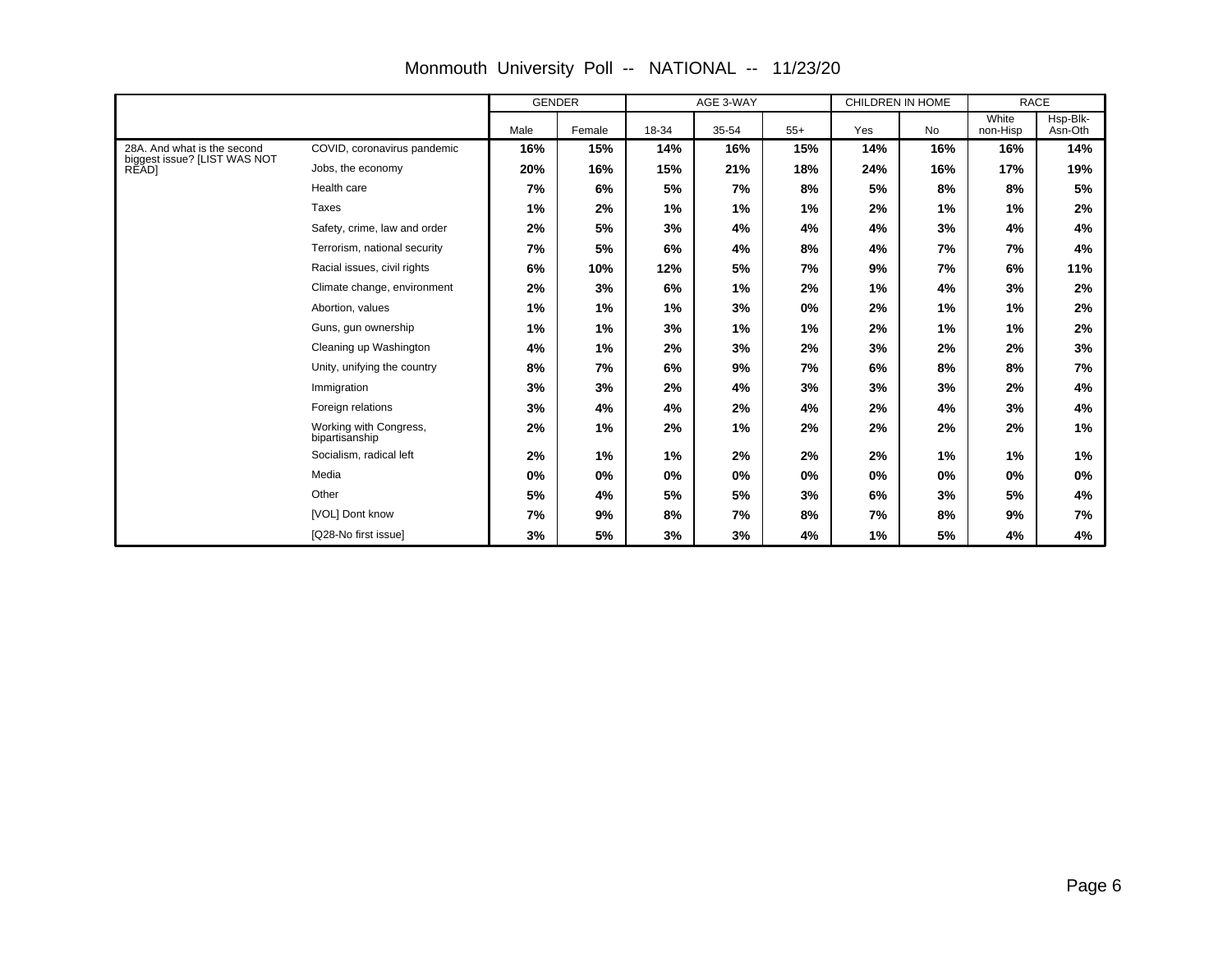|                                       |                                          | <b>COLLEGE GRAD</b> |                | WHITE COLLEGE<br><b>DEGREE</b> |                  |       | 2020 VOTE |                      |         |  |
|---------------------------------------|------------------------------------------|---------------------|----------------|--------------------------------|------------------|-------|-----------|----------------------|---------|--|
|                                       |                                          | <b>No</b><br>degree | 4 yr<br>degree | White no<br>degree             | White<br>college | Trump | Biden     | Other -<br><b>NA</b> | No vote |  |
| 28A. And what is the second           | COVID, coronavirus pandemic              | 14%                 | 18%            | 15%                            | 18%              | 13%   | 21%       | 23%                  | 6%      |  |
| biggest issue? [LIST WAS NOT<br>RĔĂD] | Jobs, the economy                        | 17%                 | 21%            | 16%                            | 20%              | 18%   | 21%       | 17%                  | 14%     |  |
|                                       | Health care                              | 7%                  | 7%             | 9%                             | 6%               | 5%    | 8%        | 3%                   | 10%     |  |
|                                       | <b>Taxes</b>                             | 1%                  | 2%             | 1%                             | 2%               | 2%    | 1%        | $0\%$                | 3%      |  |
|                                       | Safety, crime, law and order             | 4%                  | 2%             | 5%                             | 2%               | 6%    | 2%        | 1%                   | 6%      |  |
|                                       | Terrorism, national security             | 7%                  | 4%             | 7%                             | 5%               | 9%    | 2%        | 8%                   | 7%      |  |
|                                       | Racial issues, civil rights              | 7%                  | 9%             | 6%                             | 6%               | 3%    | 13%       | 8%                   | 7%      |  |
|                                       | Climate change, environment              | 2%                  | 5%             | 2%                             | 6%               | 1%    | 6%        | 3%                   | 1%      |  |
|                                       | Abortion, values                         | 1%                  | 2%             | 1%                             | 2%               | 2%    | 1%        | 1%                   | 1%      |  |
|                                       | Guns, gun ownership                      | 2%                  | 1%             | 1%                             | 1%               | 2%    | 1%        | 1%                   | 2%      |  |
|                                       | Cleaning up Washington                   | 3%                  | 1%             | 3%                             | 1%               | 3%    | 3%        | $0\%$                | 1%      |  |
|                                       | Unity, unifying the country              | 7%                  | 9%             | 7%                             | 9%               | 4%    | 7%        | 10%                  | 11%     |  |
|                                       | Immigration                              | 2%                  | 4%             | 1%                             | 3%               | 5%    | 2%        | 2%                   | 2%      |  |
|                                       | Foreign relations                        | 3%                  | 4%             | 3%                             | 4%               | 4%    | 2%        | 9%                   | 4%      |  |
|                                       | Working with Congress,<br>bipartisanship | 2%                  | 1%             | 2%                             | 2%               | 2%    | 2%        | $0\%$                | 1%      |  |
|                                       | Socialism, radical left                  | 2%                  | 1%             | 1%                             | 2%               | 2%    | 0%        | 2%                   | 3%      |  |
|                                       | Media                                    | $0\%$               | 0%             | 0%                             | $0\%$            | 0%    | 0%        | 0%                   | 0%      |  |
|                                       | Other                                    | 5%                  | 3%             | 5%                             | 3%               | 7%    | 2%        | 3%                   | 4%      |  |
|                                       | [VOL] Dont know                          | 9%                  | 4%             | 11%                            | 4%               | 9%    | 6%        | 9%                   | 8%      |  |
|                                       | [Q28-No first issue]                     | 5%                  | 2%             | 4%                             | 2%               | 2%    | 2%        | 2%                   | 10%     |  |

### Monmouth University Poll -- NATIONAL -- 11/23/20

|                                                                                                                                                                                                 |                     | <b>REGISTERED TO</b><br><b>TOTAL</b><br>VOTE |     | PARTY ID |     |     | POLITICAL IDEOLOGY |       |     |     |
|-------------------------------------------------------------------------------------------------------------------------------------------------------------------------------------------------|---------------------|----------------------------------------------|-----|----------|-----|-----|--------------------|-------|-----|-----|
|                                                                                                                                                                                                 |                     |                                              | Yes | No       | Rep | Ind | Dem                | Lib   | Mod | Con |
| 29. Have the measures taken by<br>the federal government to slow<br>the spread of the coronavirus<br>outbreak been appropriate, have<br>they gone too far, or have they not<br>gone far enough? | Appropriate         | 29%                                          | 29% | 27%      | 53% | 23% | 9%                 | 8%    | 25% | 46% |
|                                                                                                                                                                                                 | Gone too far        | 14%                                          | 14% | 11%      | 24% | 14% | 3%                 | $1\%$ | 10% | 24% |
|                                                                                                                                                                                                 | Not gone far enough | 55%                                          | 54% | 62%      | 20% | 61% | 85%                | 90%   | 63% | 27% |
|                                                                                                                                                                                                 | [VOL] Dont know     | $2\%$                                        | 3%  | 1%       | 2%  | 2%  | 3%                 | $1\%$ | 2%  | 3%  |

|                                                                                                                                                                             |                     | <b>GENDER</b> |        | AGE 3-WAY |       |       |     | CHILDREN IN HOME | <b>RACE</b>       |                     |
|-----------------------------------------------------------------------------------------------------------------------------------------------------------------------------|---------------------|---------------|--------|-----------|-------|-------|-----|------------------|-------------------|---------------------|
|                                                                                                                                                                             |                     | Male          | Female | 18-34     | 35-54 | $55+$ | Yes | No               | White<br>non-Hisp | Hsp-Blk-<br>Asn-Oth |
| 29. Have the measures taken by<br>the federal government to slow<br>the spread of the coronavirus<br>outbreak been appropriate, have<br>they gone too far, or have they not | Appropriate         | 28%           | 29%    | 23%       | 28%   | 34%   | 29% | 28%              | 35%               | 18%                 |
|                                                                                                                                                                             | Gone too far        | 18%           | 10%    | 16%       | 18%   | 7%    | 18% | 12%              | 14%               | 14%                 |
|                                                                                                                                                                             | Not gone far enough | 51%           | 59%    | 60%       | 51%   | 56%   | 50% | 57%              | 49%               | 66%                 |
| gone far enough?                                                                                                                                                            | [VOL] Dont know     | 2%            | 3%     | $1\%$     | 2%    | 3%    | 2%  | 2%               | 2%                | 3%                  |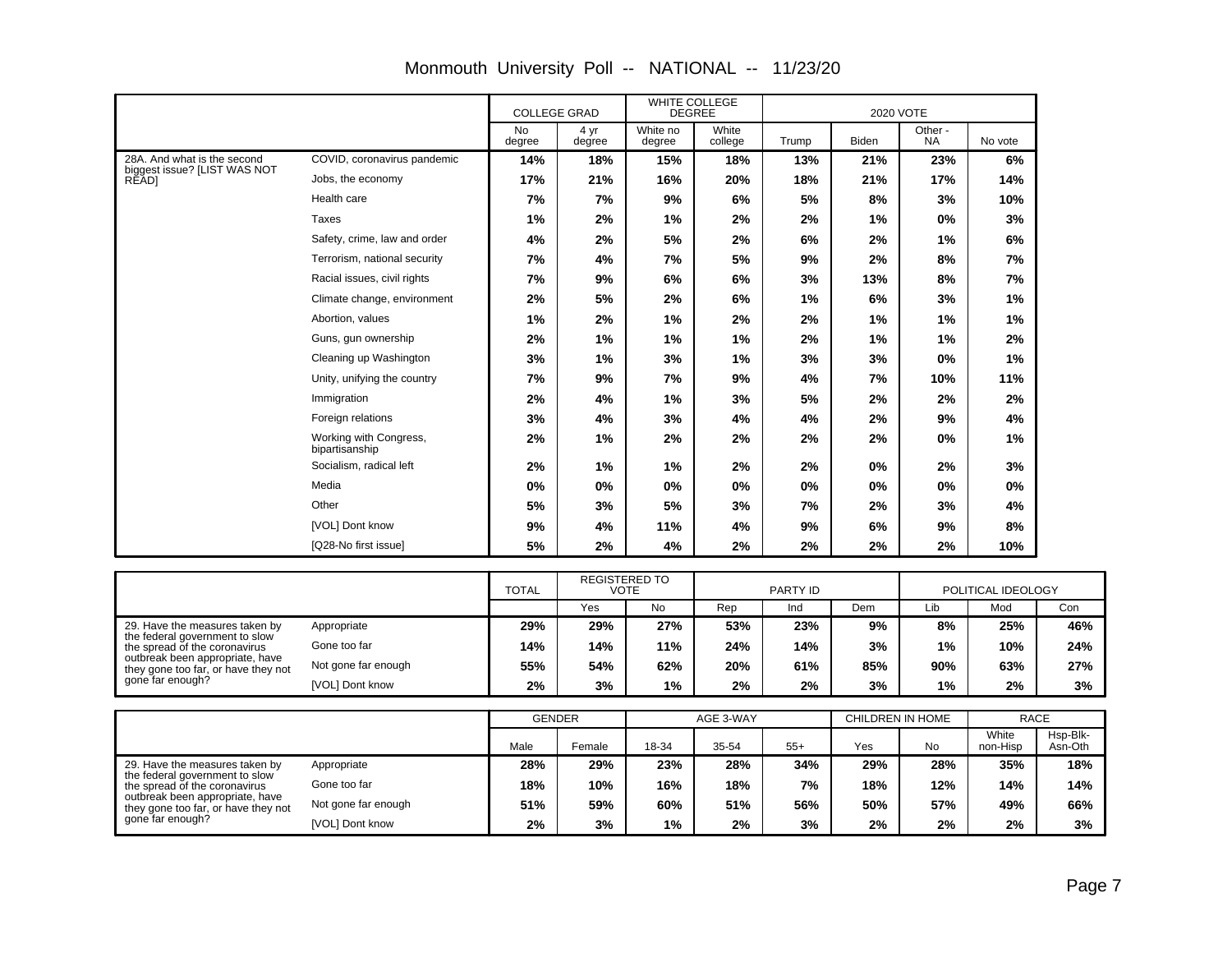|                                                                              |                     | <b>COLLEGE GRAD</b>                                 |                | WHITE COLLEGE<br><b>DEGREE</b> |                  |       | 2020 VOTE        |                      |                    |                     |
|------------------------------------------------------------------------------|---------------------|-----------------------------------------------------|----------------|--------------------------------|------------------|-------|------------------|----------------------|--------------------|---------------------|
|                                                                              |                     | <b>No</b><br>degree                                 | 4 yr<br>degree | White no<br>degree             | White<br>college | Trump | <b>Biden</b>     | Other -<br><b>NA</b> | No vote            |                     |
| 29. Have the measures taken by                                               | Appropriate         | 30%                                                 | 25%            | 37%                            | 30%              | 56%   | 6%               | 27%                  | 25%                |                     |
| the federal government to slow<br>the spread of the coronavirus              | Gone too far        | 16%                                                 | 9%             | 15%                            | 9%               | 29%   | 2%               | 11%                  | 13%                |                     |
| outbreak been appropriate, have<br>they gone too far, or have they not       | Not gone far enough | 52%                                                 | 63%            | 45%                            | 59%              | 13%   | 89%              | 56%                  | 61%                |                     |
| gone far enough?                                                             | [VOL] Dont know     | 3%                                                  | 2%             | 2%                             | 2%               | 2%    | 3%               | 5%                   | 0%                 |                     |
|                                                                              |                     |                                                     |                |                                |                  |       |                  |                      |                    |                     |
|                                                                              |                     | <b>REGISTERED TO</b><br><b>VOTE</b><br><b>TOTAL</b> |                |                                | PARTY ID         |       |                  |                      | POLITICAL IDEOLOGY |                     |
|                                                                              |                     |                                                     | Yes            | <b>No</b>                      | Rep              | Ind   | Dem              | Lib                  | Mod                | Con                 |
| 30. Do you think the federal<br>government will handle the                   | <b>Better</b>       | 48%                                                 | 50%            | 40%                            | 9%               | 55%   | 82%              | 83%                  | 57%                | 20%                 |
| outbreak better, worse, or about                                             | Worse               | 27%                                                 | 28%            | 24%                            | 57%              | 22%   | 3%               | 3%                   | 15%                | 53%                 |
| the same with Joe Biden as<br>president?                                     | About the same      | 22%                                                 | 21%            | 33%                            | 31%              | 22%   | 13%              | 15%                  | 26%                | 24%                 |
|                                                                              | [VOL] Dont know     | 2%                                                  | 2%             | 2%                             | 3%               | 1%    | $1\%$            | 0%                   | $1\%$              | 3%                  |
|                                                                              |                     |                                                     |                |                                |                  |       |                  |                      |                    |                     |
|                                                                              |                     | <b>GENDER</b>                                       |                |                                | AGE 3-WAY        |       | CHILDREN IN HOME |                      |                    | <b>RACE</b>         |
|                                                                              |                     | Male                                                | Female         | 18-34                          | 35-54            | $55+$ | Yes              | No                   | White<br>non-Hisp  | Hsp-Blk-<br>Asn-Oth |
| 30. Do you think the federal<br>government will handle the                   | <b>Better</b>       | 44%                                                 | 53%            | 55%                            | 43%              | 49%   | 43%              | 50%                  | 41%                | 61%                 |
| outbreak better, worse, or about<br>the same with Joe Biden as<br>president? | Worse               | 32%                                                 | 23%            | 23%                            | 34%              | 24%   | 38%              | 23%                  | 31%                | 21%                 |
|                                                                              | About the same      | 23%                                                 | 22%            | 22%                            | 23%              | 23%   | 19%              | 24%                  | 25%                | 18%                 |
|                                                                              | [VOL] Dont know     | $1\%$                                               | 2%             | $0\%$                          | 0%               | 4%    | $0\%$            | 2%                   | 2%                 | 1%                  |
|                                                                              |                     |                                                     |                |                                |                  |       |                  |                      |                    |                     |

Monmouth University Poll -- NATIONAL -- 11/23/20

|                                                                |                 | <b>COLLEGE GRAD</b> |                | <b>WHITE COLLEGE</b><br><b>DEGREE</b> |                  | 2020 VOTE |       |                      |         |  |
|----------------------------------------------------------------|-----------------|---------------------|----------------|---------------------------------------|------------------|-----------|-------|----------------------|---------|--|
|                                                                |                 | <b>No</b><br>degree | 4 vr<br>degree | White no<br>degree                    | White<br>college | Trump     | Biden | Other -<br><b>NA</b> | No vote |  |
| 30. Do you think the federal                                   | <b>Better</b>   | 43%                 | 62%            | 34%                                   | 55%              | 4%        | 92%   | 48%                  | 44%     |  |
| government will handle the<br>outbreak better, worse, or about | Worse           | 30%                 | 21%            | 34%                                   | 25%              | 63%       | 1%    | 19%                  | 22%     |  |
| the same with Joe Biden as<br>president?                       | About the same  | 25%                 | 17%            | 29%                                   | 20%              | 30%       | 6%    | 31%                  | 33%     |  |
|                                                                | [VOL] Dont know | 2%                  | 1%             | 3%                                    | 1%               | 3%        | 1%    | 2%                   | 1%      |  |

|                                                                      |                  | <b>REGISTERED TO</b><br><b>TOTAL</b><br><b>VOTE</b> |     |       | PARTY ID |     |     | POLITICAL IDEOLOGY |     |     |
|----------------------------------------------------------------------|------------------|-----------------------------------------------------|-----|-------|----------|-----|-----|--------------------|-----|-----|
|                                                                      |                  |                                                     | Yes | No.   | Rep      | Ind | Dem | Lib                | Mod | Con |
| 36. In general, would you like to                                    | Bold approach    | 52%                                                 | 50% | 66%   | 19%      | 59% | 80% | 86%                | 60% | 26% |
| see Joe Biden take a bold<br>approach in addressing the issue        | Limited approach | 40%                                                 | 43% | 26%   | 70%      | 35% | 15% | 11%                | 34% | 66% |
| of climate change or would you<br>rather see him take a more limited | (VOL) Depends    | 2%                                                  | 2%  | $1\%$ | 3%       | 2%  | 0%  | $1\%$              | 1%  | 2%  |
| approach?                                                            | [VOL] Dont know  | 6%                                                  | 6%  | 7%    | 9%       | 4%  | 4%  | $1\%$              | 5%  | 6%  |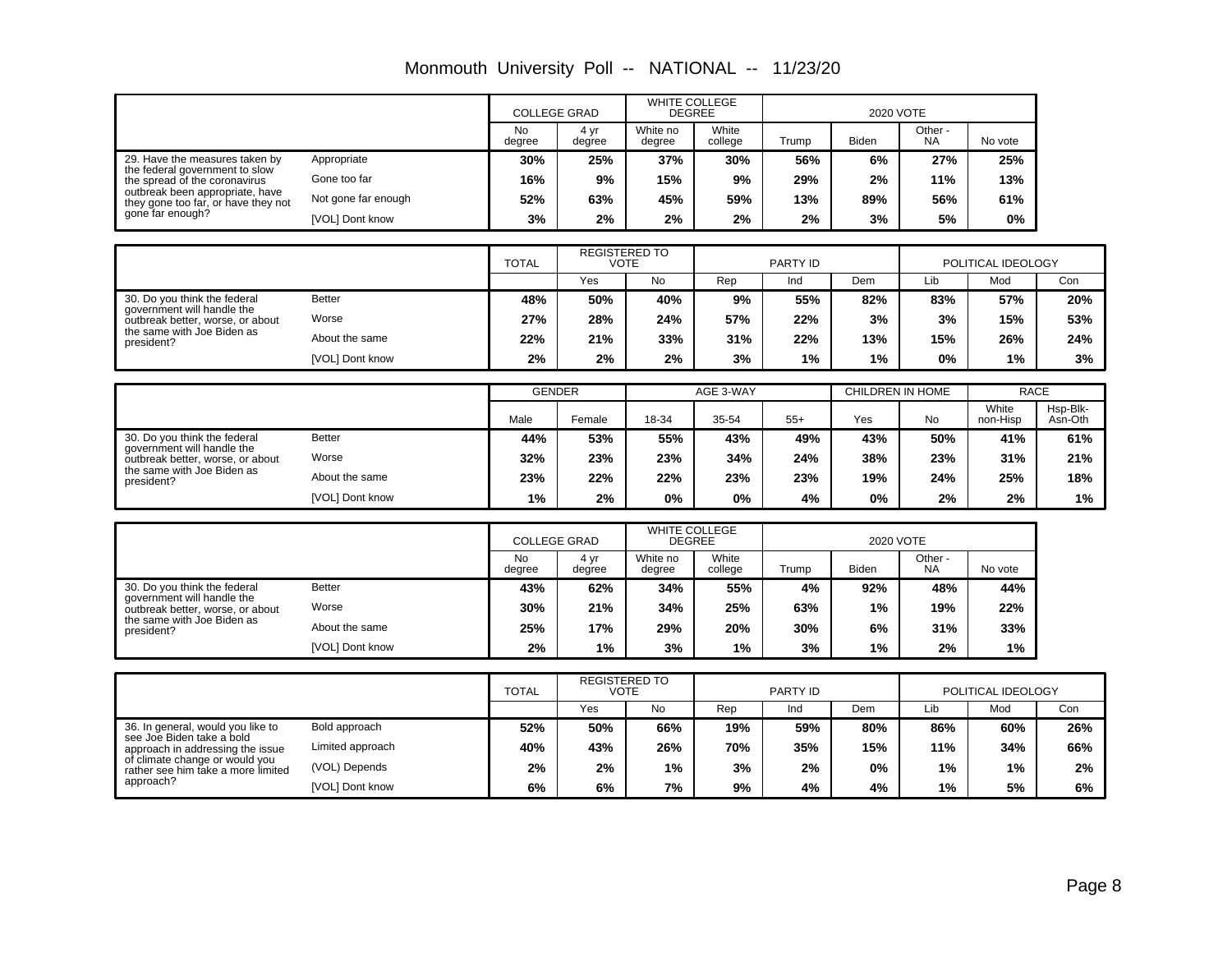|                                                                          |                        |                     | <b>GENDER</b>       |                                     | AGE 3-WAY        |          | CHILDREN IN HOME |                      |                    | <b>RACE</b>         |
|--------------------------------------------------------------------------|------------------------|---------------------|---------------------|-------------------------------------|------------------|----------|------------------|----------------------|--------------------|---------------------|
|                                                                          |                        | Male                | Female              | 18-34                               | 35-54            | $55+$    | Yes              | <b>No</b>            | White<br>non-Hisp  | Hsp-Blk-<br>Asn-Oth |
| 36. In general, would you like to                                        | Bold approach          | 48%                 | 56%                 | 69%                                 | 45%              | 46%      | 47%              | 55%                  | 45%                | 64%                 |
| see Joe Biden take a bold<br>approach in addressing the issue            | Limited approach       | 45%                 | 36%                 | 27%                                 | 48%              | 44%      | 47%              | 37%                  | 47%                | 31%                 |
| of climate change or would you<br>rather see him take a more limited     | (VOL) Depends          | 1%                  | 2%                  | 1%                                  | 1%               | 3%       | 1%               | 2%                   | 2%                 | 0%                  |
| approach?                                                                | <b>IVOLI Dont know</b> | 5%                  | 6%                  | 4%                                  | 6%               | 7%       | 5%               | 6%                   | 6%                 | 5%                  |
|                                                                          |                        |                     |                     |                                     |                  |          |                  |                      |                    |                     |
|                                                                          |                        |                     | <b>COLLEGE GRAD</b> | <b>DEGREE</b>                       | WHITE COLLEGE    |          |                  | 2020 VOTE            |                    |                     |
|                                                                          |                        | <b>No</b><br>degree | 4 yr<br>degree      | White no<br>degree                  | White<br>college | Trump    | <b>Biden</b>     | Other -<br><b>NA</b> | No vote            |                     |
| 36. In general, would you like to                                        | Bold approach          | 49%                 | 60%                 | 41%                                 | 55%              | 10%      | 85%              | 58%                  | 59%                |                     |
| see Joe Biden take a bold<br>approach in addressing the issue            | Limited approach       | 42%                 | 36%                 | 49%                                 | 42%              | 79%      | 12%              | 33%                  | 34%                |                     |
| of climate change or would you<br>rather see him take a more limited     | (VOL) Depends          | 2%                  | 1%                  | 2%                                  | 1%               | 2%       | 1%               | 3%                   | 1%                 |                     |
| approach?                                                                | [VOL] Dont know        | 7%                  | 2%                  | 7%                                  | 3%               | 9%       | 2%               | 6%                   | 6%                 |                     |
|                                                                          |                        |                     |                     |                                     |                  |          |                  |                      |                    |                     |
|                                                                          |                        | <b>TOTAL</b>        |                     | <b>REGISTERED TO</b><br><b>VOTE</b> |                  | PARTY ID |                  |                      | POLITICAL IDEOLOGY |                     |
|                                                                          |                        |                     | Yes                 | No                                  | Rep              | Ind      | Dem              | Lib                  | Mod                | Con                 |
| 37. How much of a problem is<br>maintaining law and order in this        | Major problem          | 64%                 | 64%                 | 62%                                 | 77%              | 62%      | 53%              | 42%                  | 60%                | 81%                 |
| country right now $-$ is it a major                                      | Minor problem          | 26%                 | 25%                 | 35%                                 | 16%              | 29%      | 32%              | 37%                  | 34%                | 13%                 |
| problem, minor problem, or not a<br>problem right now?                   | Not a problem          | 8%                  | 9%                  | 3%                                  | 5%               | 7%       | 13%              | 18%                  | 4%                 | 5%                  |
|                                                                          | [VOL] Dont know        | 2%                  | 2%                  | 0%                                  | 2%               | 2%       | 1%               | 3%                   | 2%                 | 1%                  |
|                                                                          |                        |                     | <b>GENDER</b>       |                                     | AGE 3-WAY        |          | CHILDREN IN HOME |                      |                    | <b>RACE</b>         |
|                                                                          |                        |                     |                     |                                     |                  |          |                  |                      | White              | Hsp-Blk-            |
|                                                                          |                        | Male                | Female              | 18-34                               | 35-54            | $55+$    | Yes              | <b>No</b>            | non-Hisp           | Asn-Oth             |
| 37. How much of a problem is<br>maintaining law and order in this        | Major problem          | 60%                 | 68%                 | 57%                                 | 65%              | 70%      | 64%              | 64%                  | 62%                | 67%                 |
| country right now $-$ is it a major<br>problem, minor problem, or not a  | Minor problem          | 30%                 | 22%                 | 33%                                 | 24%              | 23%      | 26%              | 27%                  | 29%                | 23%                 |
| problem right now?                                                       | Not a problem          | 9%                  | 6%                  | 10%                                 | 8%               | 6%       | 7%               | 8%                   | 8%                 | 9%                  |
|                                                                          | <b>IVOLI Dont know</b> | 1%                  | 3%                  | 0%                                  | 3%               | 2%       | 3%               | 1%                   | 1%                 | 2%                  |
|                                                                          |                        |                     |                     |                                     | WHITE COLLEGE    |          |                  |                      |                    |                     |
|                                                                          |                        |                     | <b>COLLEGE GRAD</b> | <b>DEGREE</b>                       |                  |          |                  | 2020 VOTE            |                    |                     |
|                                                                          |                        | <b>No</b><br>degree | 4 yr<br>degree      | White no<br>degree                  | White<br>college | Trump    | <b>Biden</b>     | Other -<br><b>NA</b> | No vote            |                     |
| 37. How much of a problem is                                             | Major problem          | 68%                 | 54%                 | 66%                                 | 54%              | 84%      | 48%              | 60%                  | 63%                |                     |
| maintaining law and order in this<br>country right now $-$ is it a major | Minor problem          | 24%                 | 31%                 | 27%                                 | 33%              | 9%       | 35%              | 29%                  | 33%                |                     |
| problem, minor problem, or not a<br>problem right now?                   | Not a problem          | 6%                  | 12%                 | 5%                                  | 12%              | 4%       | 14%              | 10%                  | 3%                 |                     |

**2% 3% 1% 1% 2% 2% 1% 1% 6% 12% 5% 12% 4% 14% 10% 3%**

Not a problem [VOL] Dont know

Monmouth University Poll -- NATIONAL -- 11/23/20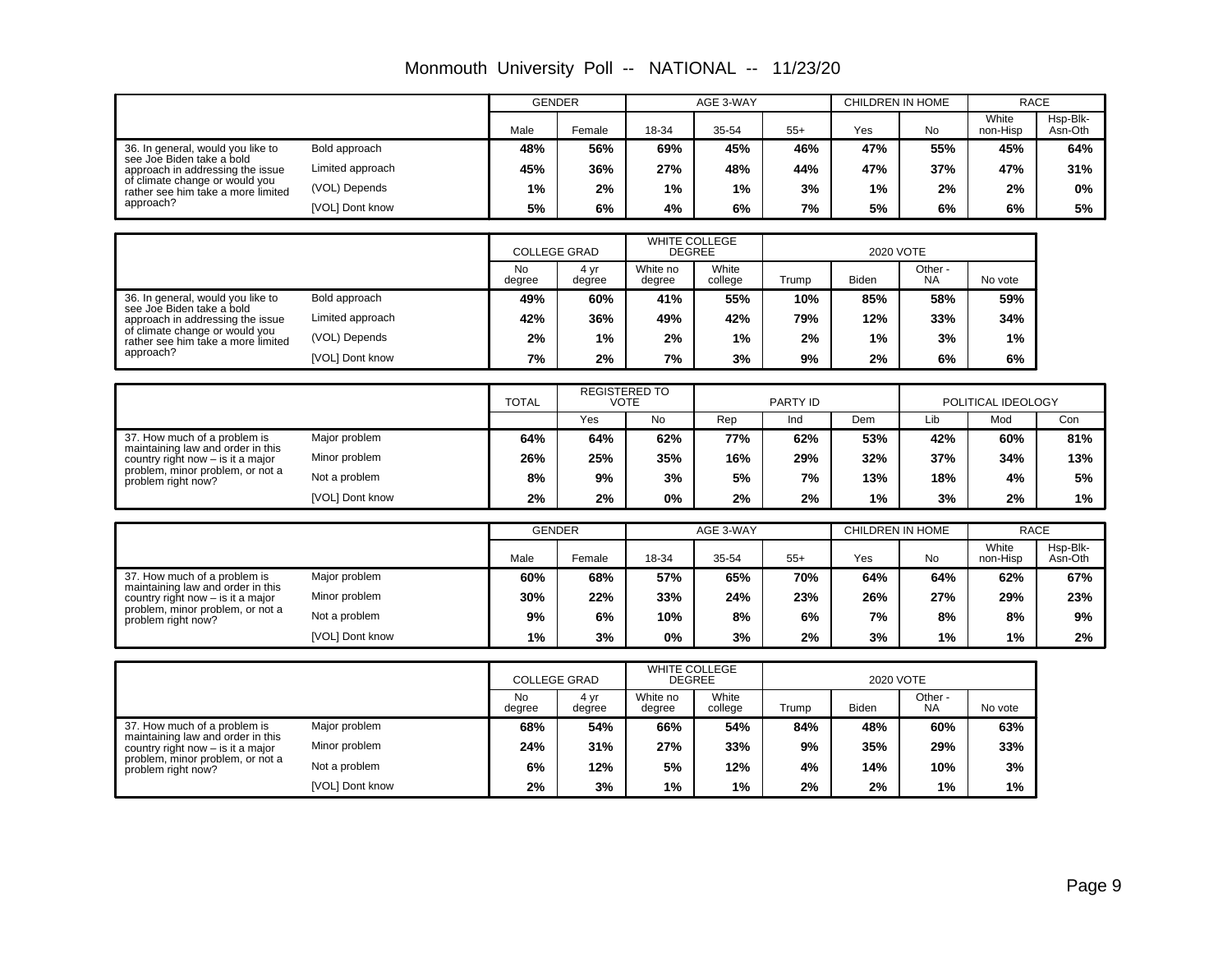|                                                                         |                                   |        | <b>REGISTERED TO</b><br><b>VOTE</b> |           |           | PARTY ID |                  |     | POLITICAL IDEOLOGY |     |
|-------------------------------------------------------------------------|-----------------------------------|--------|-------------------------------------|-----------|-----------|----------|------------------|-----|--------------------|-----|
|                                                                         |                                   |        | Yes                                 | <b>No</b> | Rep       | Ind      | Dem              | Lib | Mod                | Con |
| 38. Do you think that racial and<br>ethnic discrimination in the United | Yes, big problem                  | 65%    | 64%                                 | 71%       | 41%       | 68%      | 86%              | 90% | 69%                | 46% |
| States is a problem or not a                                            | Yes, small problem                | 11%    | 11%                                 | 13%       | 15%       | 12%      | 5%               | 4%  | 15%                | 12% |
| problem? [Is it a big problem or a<br>small problem?]                   | Yes, but not sure if big or small | 4%     | 4%                                  | 5%        | 7%        | 5%       | 1%               | 1%  | 5%                 | 6%  |
|                                                                         | No, not a problem                 | 18%    | 19%                                 | 11%       | 36%       | 14%      | 5%               | 5%  | 11%                | 34% |
|                                                                         | [VOL] Dont know                   | 1%     | $2\%$                               | 0%        | $1\%$     | 1%       | 2%               | 1%  | 0%                 | 1%  |
|                                                                         |                                   |        |                                     |           |           |          |                  |     |                    |     |
|                                                                         |                                   | GENDER |                                     |           | AGE 3-WAY |          | CHILDREN IN HOME |     | RACE               |     |

Monmouth University Poll -- NATIONAL -- 11/23/20

|                                                                     |                                   | <b>GENDER</b> |        |       | AGE 3-WAY |       | CHILDREN IN HOME |     | <b>RACE</b>       |                     |
|---------------------------------------------------------------------|-----------------------------------|---------------|--------|-------|-----------|-------|------------------|-----|-------------------|---------------------|
|                                                                     |                                   | Male          | Female | 18-34 | 35-54     | $55+$ | Yes              | No  | White<br>non-Hisp | Hsp-Blk-<br>Asn-Oth |
| 38. Do you think that racial and                                    | Yes, big problem                  | 53%           | 75%    | 72%   | 59%       | 63%   | 59%              | 66% | 60%               | 72%                 |
| ethnic discrimination in the United<br>States is a problem or not a | Yes, small problem                | 15%           | 8%     | 11%   | 13%       | 10%   | 11%              | 12% | 13%               | 8%                  |
| problem? [Is it a big problem or a<br>small problem?]               | Yes, but not sure if big or small | 5%            | 4%     | 2%    | 5%        | 6%    | 6%               | 4%  | 6%                | $1\%$               |
|                                                                     | No, not a problem                 | 26%           | 11%    | 14%   | 22%       | 18%   | 24%              | 16% | 19%               | 18%                 |
|                                                                     | [VOL] Dont know                   | 1%            | 2%     | $0\%$ | 0%        | 3%    | 0%               | 2%  | 2%                | 1%                  |

|                                                                     |                                   |              | <b>COLLEGE GRAD</b> |                    | <b>WHITE COLLEGE</b><br><b>DEGREE</b> |       | 2020 VOTE    |                      |         |  |
|---------------------------------------------------------------------|-----------------------------------|--------------|---------------------|--------------------|---------------------------------------|-------|--------------|----------------------|---------|--|
|                                                                     |                                   | No<br>degree | 4 yr<br>degree      | White no<br>degree | White<br>college                      | Trump | <b>Biden</b> | Other -<br><b>NA</b> | No vote |  |
| 38. Do you think that racial and                                    | Yes, big problem                  | 61%          | 72%                 | 56%                | 69%                                   | 34%   | 90%          | 64%                  | 68%     |  |
| ethnic discrimination in the United<br>States is a problem or not a | Yes, small problem                | 11%          | 12%                 | 14%                | 13%                                   | 15%   | 5%           | 15%                  | 14%     |  |
| problem? [Is it a big problem or a<br>small problem?]               | Yes, but not sure if big or small | 5%           | 4%                  | 8%                 | 4%                                    | 8%    | 1%           | 5%                   | 4%      |  |
|                                                                     | No, not a problem                 | 21%          | 12%                 | 21%                | 14%                                   | 41%   | 2%           | 13%                  | 14%     |  |
|                                                                     | [VOL] Dont know                   | 2%           | 1%                  | 2%                 | 1%                                    | 2%    | 0%           | 3%                   | 1%      |  |

|                                                                       |                                 |     | <b>REGISTERED TO</b><br>VOTE |           |     | PARTY ID |       |     | POLITICAL IDEOLOGY |     |
|-----------------------------------------------------------------------|---------------------------------|-----|------------------------------|-----------|-----|----------|-------|-----|--------------------|-----|
|                                                                       |                                 |     | Yes                          | <b>No</b> | Rep | Ind      | Dem   | Lib | Mod                | Con |
| 39. As you know, there have been                                      | Fully justified                 | 23% | 24%                          | 20%       | 6%  | 24%      | 43%   | 49% | 22%                | 7%  |
| protests over the past few months<br>about incidents involving police | Partially justified             | 36% | 36%                          | 39%       | 28% | 42%      | 37%   | 40% | 45%                | 27% |
| and the deaths of Black civilians.<br>Do you think the actions of the | Not at all justified            | 36% | 36%                          | 36%       | 61% | 31%      | 16%   | 8%  | 30%                | 61% |
| protestors have been fully<br>justified, partially justified, or not  | (VOL) Depends on which protests | 2%  | 1%                           | 3%        | 1%  | 2%       | $1\%$ | 2%  | 2%                 | 2%  |
| at all justified?                                                     | [VOL] Dont know                 | 2%  | 2%                           | 3%        | 3%  | 1%       | 4%    | 1%  | 2%                 | 3%  |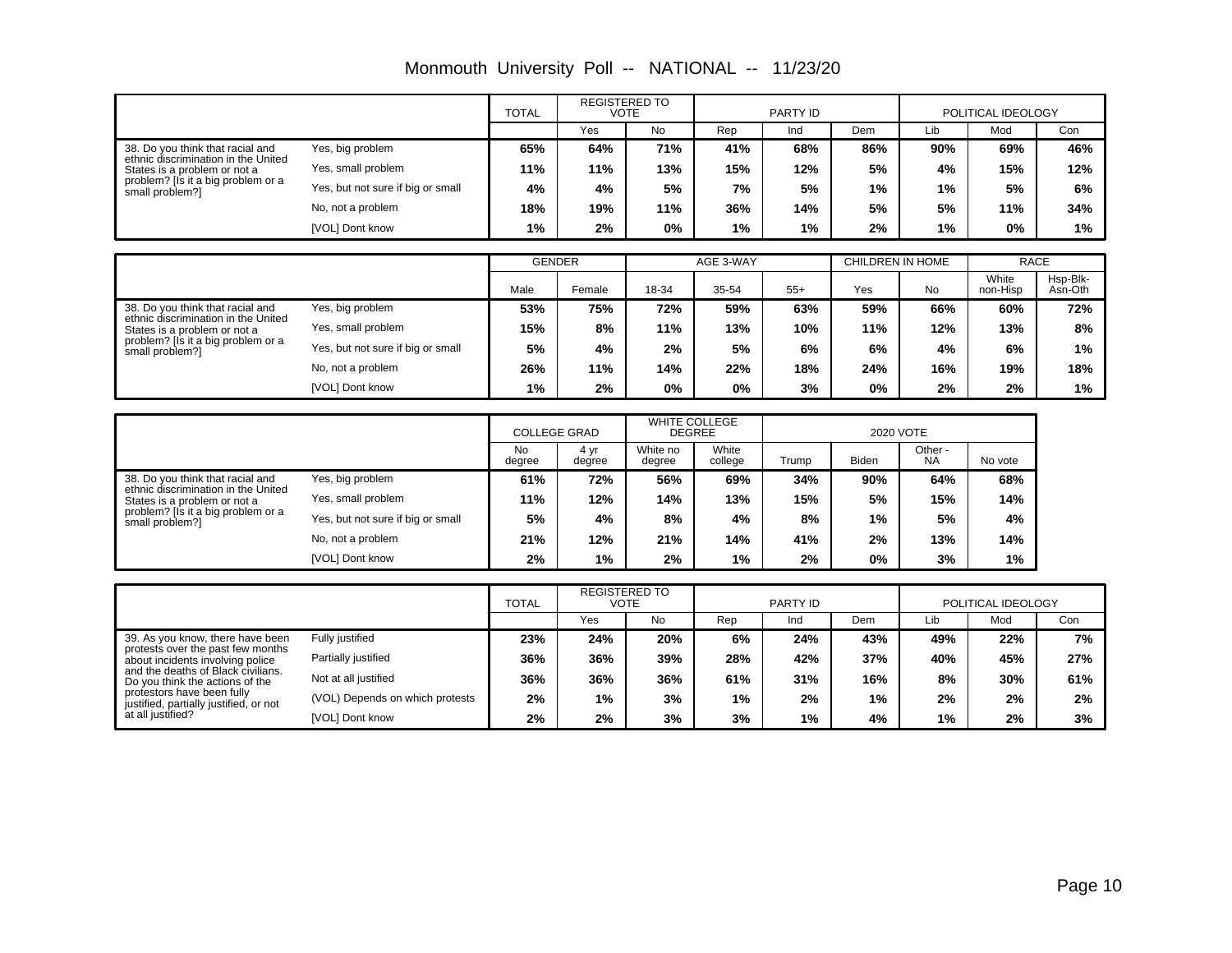|                                                                       |                                 |      | <b>GENDER</b> |       | AGE 3-WAY |       |     | CHILDREN IN HOME | <b>RACE</b>       |                     |
|-----------------------------------------------------------------------|---------------------------------|------|---------------|-------|-----------|-------|-----|------------------|-------------------|---------------------|
|                                                                       |                                 | Male | Female        | 18-34 | 35-54     | $55+$ | Yes | <b>No</b>        | White<br>non-Hisp | Hsp-Blk-<br>Asn-Oth |
| 39. As you know, there have been                                      | Fully justified                 | 21%  | 26%           | 26%   | 23%       | 22%   | 17% | 26%              | 19%               | 31%                 |
| protests over the past few months<br>about incidents involving police | Partially justified             | 35%  | 38%           | 46%   | 31%       | 33%   | 33% | 38%              | 37%               | 35%                 |
| and the deaths of Black civilians.<br>Do you think the actions of the | Not at all justified            | 42%  | 32%           | 26%   | 42%       | 40%   | 46% | 33%              | 40%               | 31%                 |
| protestors have been fully<br>justified, partially justified, or not  | (VOL) Depends on which protests | 0%   | 3%            | $1\%$ | 2%        | 1%    | 2%  | 1%               | 2%                | $0\%$               |
| at all justified?                                                     | <b>IVOLI Dont know</b>          | 3%   | 2%            | $0\%$ | 3%        | 4%    | 2%  | 2%               | $2\%$             | 2%                  |

Monmouth University Poll -- NATIONAL -- 11/23/20

|                                                                       |                                 | <b>COLLEGE GRAD</b> |                | <b>WHITE COLLEGE</b><br><b>DEGREE</b> |                  | 2020 VOTE |              |                      |         |  |
|-----------------------------------------------------------------------|---------------------------------|---------------------|----------------|---------------------------------------|------------------|-----------|--------------|----------------------|---------|--|
|                                                                       |                                 | No<br>degree        | 4 vr<br>degree | White no<br>degree                    | White<br>college | Trump     | <b>Biden</b> | Other -<br><b>NA</b> | No vote |  |
| 39. As you know, there have been                                      | Fully justified                 | 19%                 | 35%            | 14%                                   | 29%              | 4%        | 45%          | 18%                  | 20%     |  |
| protests over the past few months<br>about incidents involving police | Partially justified             | 36%                 | 38%            | 37%                                   | 37%              | 22%       | 44%          | 50%                  | 38%     |  |
| and the deaths of Black civilians.<br>Do you think the actions of the | Not at all justified            | 42%                 | 23%            | 45%                                   | 28%              | 69%       | 8%           | 27%                  | 39%     |  |
| protestors have been fully<br>justified, partially justified, or not  | (VOL) Depends on which protests | $1\%$               | 2%             | 2%                                    | 3%               | 1%        | 1%           | 2%                   | 2%      |  |
| at all justified?                                                     | [VOL] Dont know                 | 2%                  | 2%             | 2%                                    | 2%               | 3%        | 2%           | 2%                   | 2%      |  |

|                                                                      |                    | <b>TOTAL</b> | <b>REGISTERED TO</b><br><b>VOTE</b> |     | PARTY ID |       |     | POLITICAL IDEOLOGY |     |     |  |
|----------------------------------------------------------------------|--------------------|--------------|-------------------------------------|-----|----------|-------|-----|--------------------|-----|-----|--|
|                                                                      |                    |              | Yes                                 | No  | Rep      | Ind   | Dem | Lib                | Mod | Con |  |
| 40. Do you think people who do                                       | Happens a lot      | 71%          | 72%                                 | 66% | 65%      | 72%   | 76% | 76%                | 68% | 68% |  |
| not support Donald Trump tend to<br>see Trump supporters as racist - | Happens a little   | 21%          | 19%                                 | 30% | 22%      | 25%   | 13% | 19%                | 22% | 20% |  |
| would say this happens a lot, a<br>little, or not at all?            | Happens not at all | 6%           | 6%                                  | 1%  | 10%      | 2%    | 5%  | 2%                 | 6%  | 8%  |  |
|                                                                      | [VOL] Dont know    | 3%           | 3%                                  | 4%  | 4%       | $1\%$ | 6%  | 2%                 | 3%  | 4%  |  |

|                                                                      |                    | <b>GENDER</b> |        |       | AGE 3-WAY | CHILDREN IN HOME |     |           | <b>RACE</b>       |                     |
|----------------------------------------------------------------------|--------------------|---------------|--------|-------|-----------|------------------|-----|-----------|-------------------|---------------------|
|                                                                      |                    | Male          | Female | 18-34 | 35-54     | $55+$            | Yes | <b>No</b> | White<br>non-Hisp | Hsp-Blk-<br>Asn-Oth |
| 40. Do you think people who do                                       | Happens a lot      | 68%           | 73%    | 81%   | 68%       | 64%              | 67% | 72%       | 69%               | 74%                 |
| not support Donald Trump tend to<br>see Trump supporters as racist - | Happens a little   | 22%           | 19%    | 17%   | 23%       | 21%              | 22% | 20%       | 23%               | 16%                 |
| would say this happens a lot, a<br>little, or not at all?            | Happens not at all | 7%            | 4%     | 1%    | 7%        | 8%               | 6%  | 5%        | 4%                | 8%                  |
|                                                                      | [VOL] Dont know    | 3%            | 4%     | 1%    | 2%        | 6%               | 4%  | 3%        | 4%                | 3%                  |

|                                                                      |                    | <b>COLLEGE GRAD</b> |                | <b>WHITE COLLEGE</b><br><b>DEGREE</b> |                  | 2020 VOTE |       |                      |         |  |
|----------------------------------------------------------------------|--------------------|---------------------|----------------|---------------------------------------|------------------|-----------|-------|----------------------|---------|--|
|                                                                      |                    | <b>No</b><br>degree | 4 vr<br>degree | White no<br>degree                    | White<br>college | Trump     | Biden | Other -<br><b>NA</b> | No vote |  |
| 40. Do you think people who do                                       | Happens a lot      | 70%                 | 74%            | 66%                                   | 75%              | 67%       | 75%   | 74%                  | 67%     |  |
| not support Donald Trump tend to<br>see Trump supporters as racist - | Happens a little   | 21%                 | 20%            | 25%                                   | 20%              | 20%       | 16%   | 17%                  | 29%     |  |
| would say this happens a lot, a<br>little, or not at all?            | Happens not at all | 6%                  | 3%             | 6%                                    | 1%               | 10%       | 5%    | 3%                   | 2%      |  |
|                                                                      | [VOL] Dont know    | 3%                  | 3%             | 4%                                    | 3%               | 3%        | 4%    | 6%                   | 2%      |  |